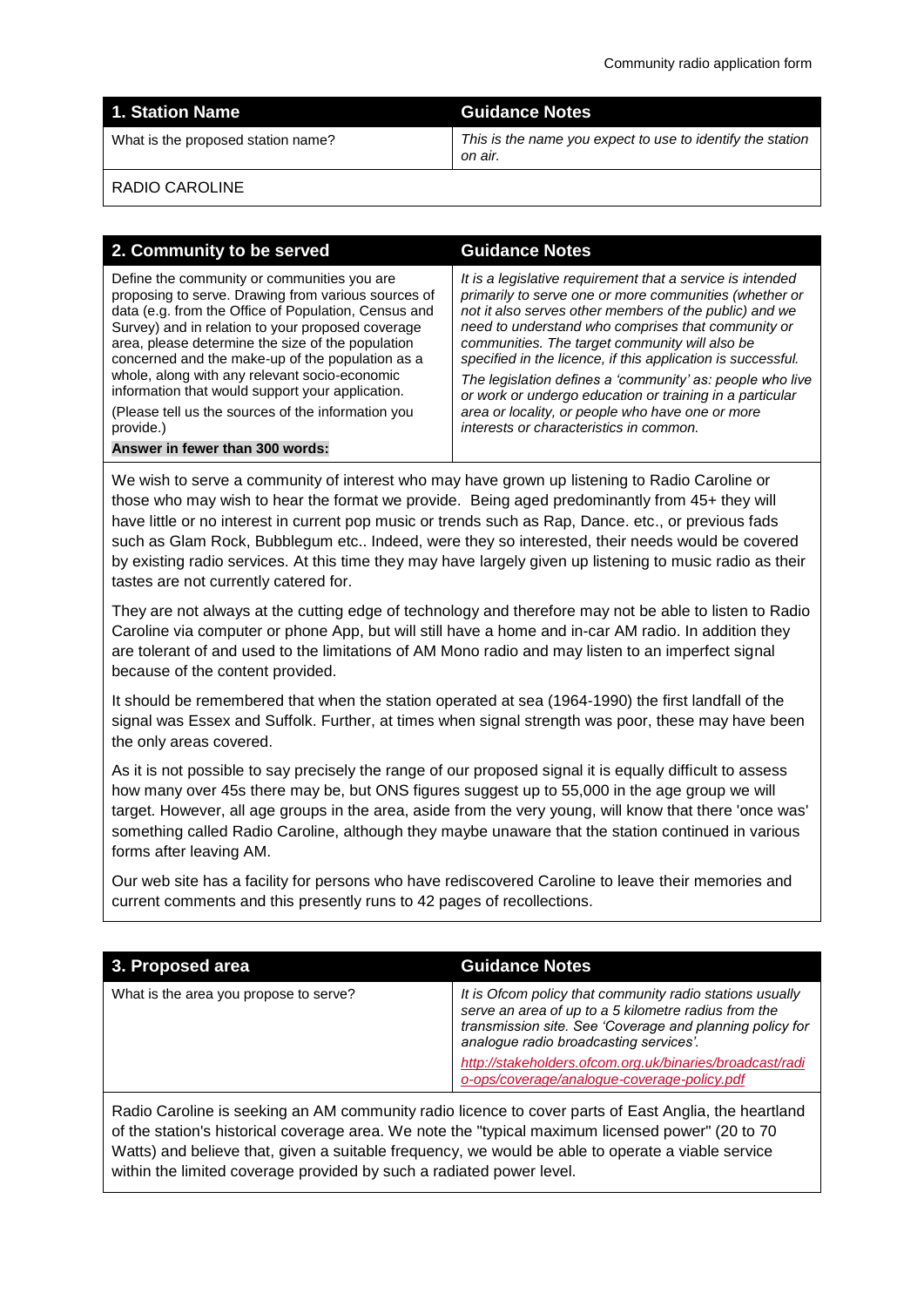We would however seek permission to operate at a considerably higher power level outside the "typical" limits suggested. Radio Caroline, is not a traditional community radio station seeking to serve a small geographical "community of place". As set out elsewhere in this application, Radio Caroline can best be described as a "community of interest" station, with potential listeners spread throughout East Anglia. This means that our coverage requirements are therefore atypical.

We note that Ofcom has previously recognised the atypical coverage requirements of stations seeking to serve a community of interest, such as Resonance FM in London. Assuming the availability of suitable frequency resources, and assuming a minimal opportunity cost associated with their use by Radio Caroline, ideally we would seek to operate our service with an e.m.r.p. of greater than one kilowatt.

Assuming the use of a suitable frequency towards the lower end of the Medium Wave Band, this would allow us to serve a higher percentage of our target community. As AM coverage is dictated by a variety of factors beyond simple radiated power levels, should our application be successful we would welcome the opportunity to discuss various options thereafter.

#### **Programmes and programme output:**

#### *Definitions:*

*Studio location: The studio from which the service will be broadcast should be located within the licensed area.* 

*Locally-produced: Locally-produced output is output made and broadcast from within the service's licensed coverage area. (It is anticipated that most stations will produce the bulk of their output themselves, in the locality. However, for some target communities it may be appropriate for fairly high levels of output to originate from outside the licensed area.)*

*Live output: is that which is produced by a presenter in the studio at the time of broadcast. (The amount of live output may vary between different services depending on the needs or expectations of the target community.)*

*Original output: output that is first produced for and transmitted by the service, and excludes output that was transmitted elsewhere before. Original output can be live or voice-tracked. Repeat broadcasts of original output do not count towards the minimum requirement.*

*Peak time: it may be helpful to state what material will be broadcast in 'peak time'. If you do, please say what you consider peak time to be for your target community (this may vary from station to station).*

*Automated output/voice-tracked material: most stations will carry automated output at some time. The amount of automated or voice-tracked material does not need to be specified in the key commitments.*

*Sustaining service/third party produced material: if you intend to broadcast material produced by a different organisation please state what it is and how much (per day or week as appropriate).* 

| 4. Programming output                                                                                                                                                                                                                                                                                                                                                                                                                                                                                                        | <b>Guidance Notes</b>                                                                                                                                                          |
|------------------------------------------------------------------------------------------------------------------------------------------------------------------------------------------------------------------------------------------------------------------------------------------------------------------------------------------------------------------------------------------------------------------------------------------------------------------------------------------------------------------------------|--------------------------------------------------------------------------------------------------------------------------------------------------------------------------------|
| Please fill-in all three questions below<br>Question A asks you to describe your programme                                                                                                                                                                                                                                                                                                                                                                                                                                   | The law requires applicants to state their proposals for<br>providing a service that would:                                                                                    |
| service.                                                                                                                                                                                                                                                                                                                                                                                                                                                                                                                     | cater for the tastes and interests of members of its<br>(i)                                                                                                                    |
| Question B relates to how your output will serve the<br>tastes and interests of your target community.                                                                                                                                                                                                                                                                                                                                                                                                                       | target community or communities (or for any<br>particular tastes and interests in those communities);                                                                          |
| Question C is about how your service will broaden<br>the range of local (non-BBC) services available in<br>your area.                                                                                                                                                                                                                                                                                                                                                                                                        | broaden the range of programmes available on non-<br>(ii)<br>BBC local services (commercial and community<br>stations) to members of the relevant community or<br>communities: |
| Later in this form you will be asked to draft your own<br>'key commitments'. This will form the basis of your<br>licence and is what Ofcom will judge you against. It<br>should include a summary of your proposed<br>programme output as set out below and reflect your<br>commitment to cater for relevant tastes and interests,<br>to broaden the range of relevant programmes and<br>services and to provide a service with a distinct<br>nature and content as set out in the Guidance Notes<br>in the column opposite. | (iii) broaden the overall range of such non-BBC local<br>services provided in the area concerned; and                                                                          |
|                                                                                                                                                                                                                                                                                                                                                                                                                                                                                                                              | (iv) have a distinct nature, or provide distinct content,<br>from any non-BBC local services with which it would<br>overlap.                                                   |
|                                                                                                                                                                                                                                                                                                                                                                                                                                                                                                                              | Ofcom is required to consider the extent to which an<br>applicant's proposals will cater for the tastes and<br>interests of members of its target community or<br>communities. |
|                                                                                                                                                                                                                                                                                                                                                                                                                                                                                                                              | Ofcom is also required to consider the extent to which                                                                                                                         |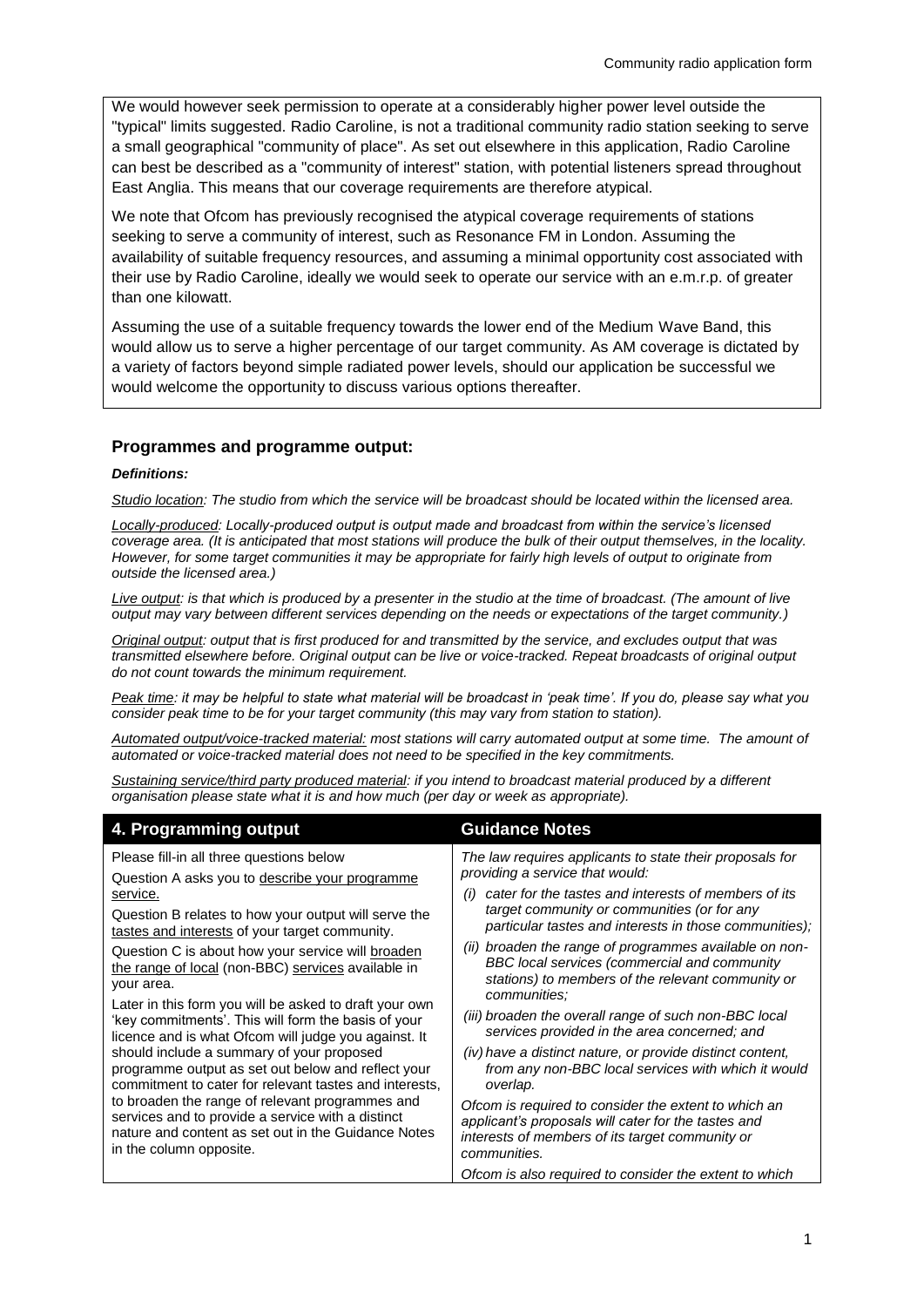*proposals for a community radio station would broaden the range of programmes available by way of non-BBC local services (both commercial and community stations) in the area concerned (especially, the extent to which a proposed service would have a distinct nature or provide distinct content from any overlapping non-BBC local services). The information given here should be more detailed than what you set out in your draft key commitments (later in this form), and will help us gain a fuller understanding of how you will serve your target community and what the station will sound like.* 

## **4. Programming output**

**A: Please tell us about your programme service. The following questions may help you describe your programme service (but should only be used as a guide):**

- What will the service sound like?
- What music will you play?
- What are the main speech elements of the service and how will the social gain/community benefits you propose be reflected on-air?
- What is the likely music to speech ratio?
- Will this vary at different times of the day or week (or year)?
- Do you intend to broadcast live output? If so when and how much do you propose to do?
- Will you broadcast in languages other than English (what languages and how much)?
- Will your output be original i.e. specifically produced for your service?
- Will it be locally produced?
- Do you intend to repeat material?

#### **Answer in fewer than 1,000 words:**

Radio Caroline devised an album format in the early seventies when it was realised that there was no point in competing with Radio 1. (created as a replacement for Radio Caroline) but further that albums contained music of an arguably superior quality and greater variety to that contained within the Top 40. Thus, the station mostly ignored Disco, Glam Rock, Bubbleguum Pop and other fads and sought music from skilled musicians who would create good melodies and credible lyrics.

The range / quantity of bands and artists is huge but examples are Al Stewart, Bob Dylan, Moody Blues, Ray Davies & The Kinks, Barclay James Harvest, Rick Wakeman & Yes, Cat Stevens, Harry Chapin, Dire Straits, Bruce Springsteen, Crosby Stills Nash & Young and Dutch bands such as Kayak, Golden Earring, focus etc.. This is a tiny proportion of the available music. Radio Caroline will of course play major bands such as the Beatles and Rolling Stones etc., but not the obvious tracks. Some of the above artists (and many more) are still recording. In addition many new bands are creating music in the style of these iconic artists (as one example, Oasis were modelled on the Beatles). So as not to be a specialised Gold station, we do include new material of this sort.

As we are not playing the most obvious tracks, our speech content veers towards discussing the music, such as the album that the track was taken from, who were the personnel of the band at the time, what did they do before and after. Is the track and original or a cover, did other artists cover the same material. We will feature band interviews where relevant. In addition as we have such a large staff of broadcasters each contributing maybe 3 hours a week and as they may well have jobs and hobbies of interest, they are encouraged, albeit concisely, to make mention of these things.

Considering the above, we would estimate our music to speech ratio as averaging 80% music & 20% speech.

Our aim is to be consistent, thus with minor variation, music content will not vary other than that very long tracks i.e. Arlo Guthrie ' Alice's Restaurant' and Bob Dylan ' 'Hurricane ' better suit overnight transmission. Again there are many more examples.

Our output is predominantly live. As stated, we can do this from having such a large presenter base.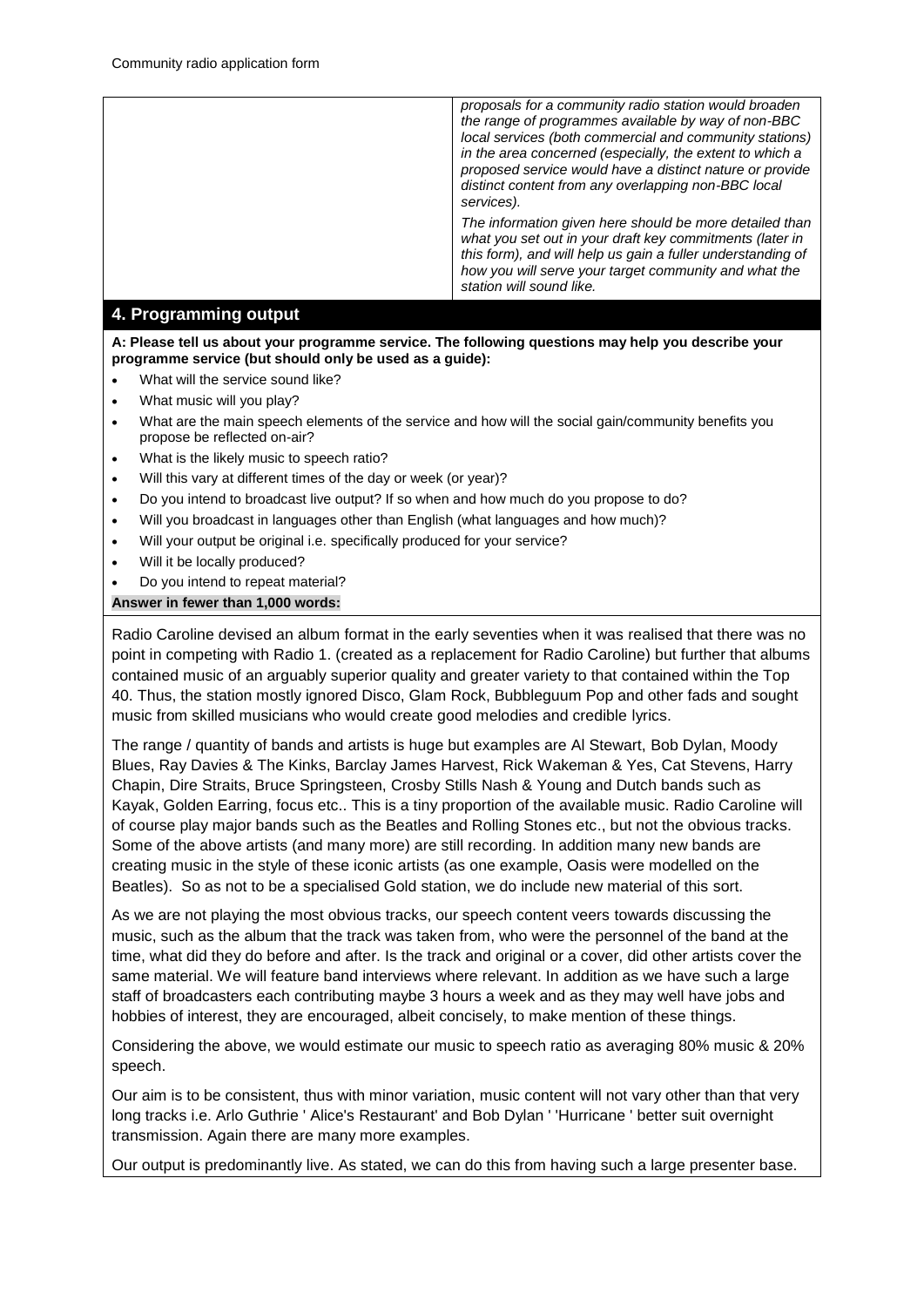However, five hours a week (one hour each weekday morning) is devoted to a voice tracked programme where a listener chooses their favourite tracks that we play in order of choice. As well as giving 250 listeners per annum the chance to be selected, this also steers us to seeing if we are offering the ideal music selections during the rest of the time. This show is our most popular item.

Live presentation will otherwise be heard between 7am to 11pm, but in saying this, the overnight hours will prove a suitable training period for new presenters.

We expect to broadcast all of our output in English.

The output will be predominantly original and for this service alone. There may however, be occasional programming sourced from other providers. For example, at present, each week we broadcast a one-hour programme focusing on the music of Elvis Presley as well as a two-hour programme of Country / Americana.

In general, we do not intend to repeat material aside from the Listeners Top 15 programme, which is played again overnight.

The localness of the output is covered elsewhere in this application (Please see Part B of this section (below)).

To summarise, the listeners will hear album music programmes not replicated on any station in the area. They will be in part the same listeners who heard Caroline in previous eras or mature new listeners who stay tuned for longer periods than is the norm and will listen attentively rather than having background music. The presenters will be for the most part the same people they heard broadcasting from the sea. Indeed at certain times they will be effectively 'at sea' broadcasting from our ship Ross Revenge.

#### **B. What is the address of the proposed studio (if known)?**

The station's main transmission studios are currently located at:

Radio Caroline, 2<sup>nd</sup> Floor, 111, High Street, Strood, Rochester, Kent, ME2 4TJ.

Owing to the availability of Internet connectivity at our proposed transmission site, we would propose that much of our programming output would continue to be produced in Strood. However, taking advantage of Internet delivery, streaming and routing technologies we already have individual programmes produced and broadcast from other studios in a variety of locations.

If required, as a condition of a Community Radio Licence, it would be possible for core elements of programming to be delivered from within the coverage area of the new AM service. There will also be the opportunity to use the studios on board the MV Ross Revenge, utilising the 4G Network to stream output for onward AM broadcast.

We note the suggestion that studio facilities should be located within the service area of the proposed Community Radio service. However, at this stage, the precise coverage area of any licence awarded has yet to be clearly defined and it is therefore not yet possible to develop concrete plans for additional studio facilities, should these be required. Were Radio Caroline to be offered a Community Radio Licence, we would welcome the opportunity to discuss how best to ensure compliance with studio location requirements.

**C: Based on what you have said above, how will your proposed radio service cater for the tastes and interests of your target community/communities? Answer in fewer than 400 words:**

Unlike virtually all commercial radio stations, Radio Caroline is not tightly formatted nor play-listed. Giving the presenter a pre chosen list of tracks to play in which order, almost negates the point of having a presenter there at all and removes the need for them to concentrate on and shape what they are doing. Some commercial radio staff are, frankly, disinterested in what they are playing.

Thus within the style of the station and a broad template, our presenter has free choice. In deciding to play a particular album there may be twelve or more tracks to choose from, a decision based around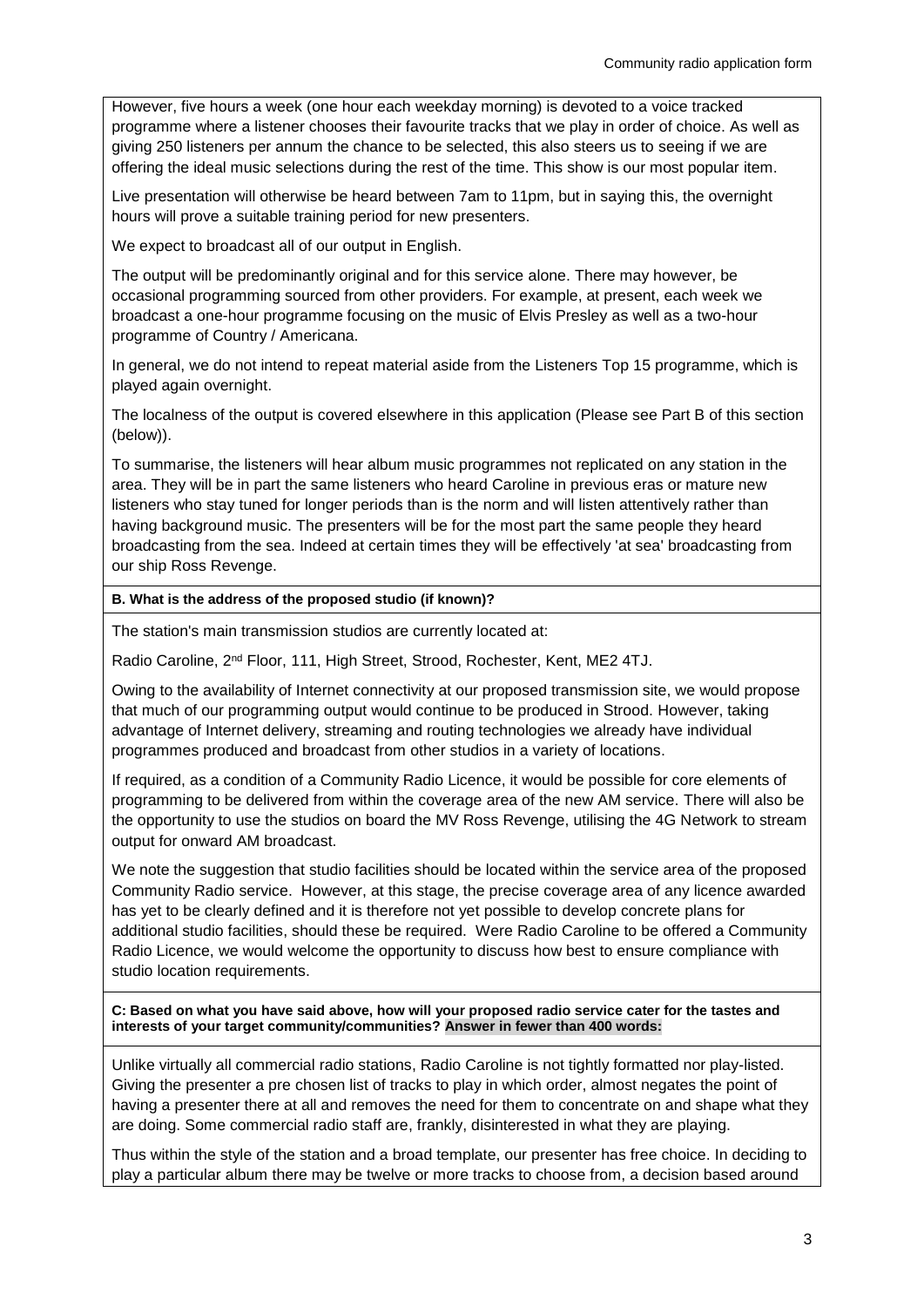our intention that we are mostly there to entertain and to a lesser degree to educate. Having to make these choices encourages the individual presenters to become more musically knowledgeable themselves, and to describe the merit of particular tracks, i.e. "I am playing this piece of music because … ".

However, to avoid looking to the most obscure choices we say that the listener should also hear something he / she already is likely to be more familiar with, at least to a degree, as a counterbalance to the music they may be less likely to know. An attentive presenter creates an attentive listener and while our output may be unpredictable, listeners tell us and have done so for a long period that our music has influenced their own personal music collections.

We have a far larger library, many times over, than other stations normally have and since our listeners stay tuned for long periods, we do not repeat tracks within a few hours, but maybe not for days or more likely for weeks.

**D: How will your proposed community radio service add to the range of programmes available on non-BBC local services (commercial and community stations) to members of the relevant community or communities, add to the overall range of such services in the area concerned and be different and distinct from them? Please tell us which non-BBC local services your station will overlap with. Answer in fewer than 400 words:**

No other service within the area we are proposing to cover plays anywhere near the breadth and depth of music that is played on Caroline and no other service even comes close to replicating our sound.

Our format offers the listener a completely different listening experience from anything else that is available in the proposed region of Suffolk / East Anglia.

We are aware that there are already thirteen non-BBC stations in Suffolk with varying reception areas These are a mix of seven Community stations, one independent station (Town FM – 'Current and Classic Hits') and five local 'outlet's for 'national stations' e.g. Smooth, Gold, Capital, Heart and Kiss. The output of these stations is described variously as 'Relaxing Music Mix', 'Oldies and Classic Hits From the 60s and 70s', 'Top 40 Chart Music', 'Adult Contemporary Music' and 'Contemporary and Classic' Hits'.

Our musical output was described in our answer to Questions 4A and 4C. Consequently, the output of Radio Caroline does not overlap with any of the above listed stations. Our 'album format' programming is unique in the United Kingdom.

## **Social gain**

| 5. Social gain                                                                                                                                                                                                                                                                                                                                                      | <b>Guidance Notes</b>                                                                                                                                                                                                                                            |
|---------------------------------------------------------------------------------------------------------------------------------------------------------------------------------------------------------------------------------------------------------------------------------------------------------------------------------------------------------------------|------------------------------------------------------------------------------------------------------------------------------------------------------------------------------------------------------------------------------------------------------------------|
| Community radio is required to be for the public good<br>and to bring community benefits, or social gains, to<br>listeners and participants. The requirement for 'social<br>gain,' is one of the key factors that makes community<br>radio stations different from other radio services.                                                                            | Broadcasting legislation specifies a number of<br>'characteristics of community radio services'. Licence<br>holders need to ensure their services conform to these<br>characteristics, including in this case the delivery of<br>social gain.                    |
| Please tell us what community benefits your service<br>will bring to your target community (ies) and/or the<br>general public. Please include summaries of<br>evidence to support your answer.<br>Your draft 'key commitments' (later in this form)<br>should include a summary of your proposed social<br>gain set out below.<br>Answer in fewer than 1,500 words: | The legislation sets out social gains that stations must<br>provide. These are the achievement, in respect of<br>individuals or groups of individuals in the target<br>community, or in respect of other members of the public,<br>of the following objectives - |
|                                                                                                                                                                                                                                                                                                                                                                     | the provision of a radio service to individuals who<br>(a)<br>are otherwise underserved by such services,                                                                                                                                                        |
|                                                                                                                                                                                                                                                                                                                                                                     | the facilitation of discussion and the expression of<br>(b)<br>opinion,                                                                                                                                                                                          |
|                                                                                                                                                                                                                                                                                                                                                                     | the provision (whether by means of programmes<br>(C)<br>included in the service or otherwise) of education or<br>training to individuals not employed by the station,<br>and                                                                                     |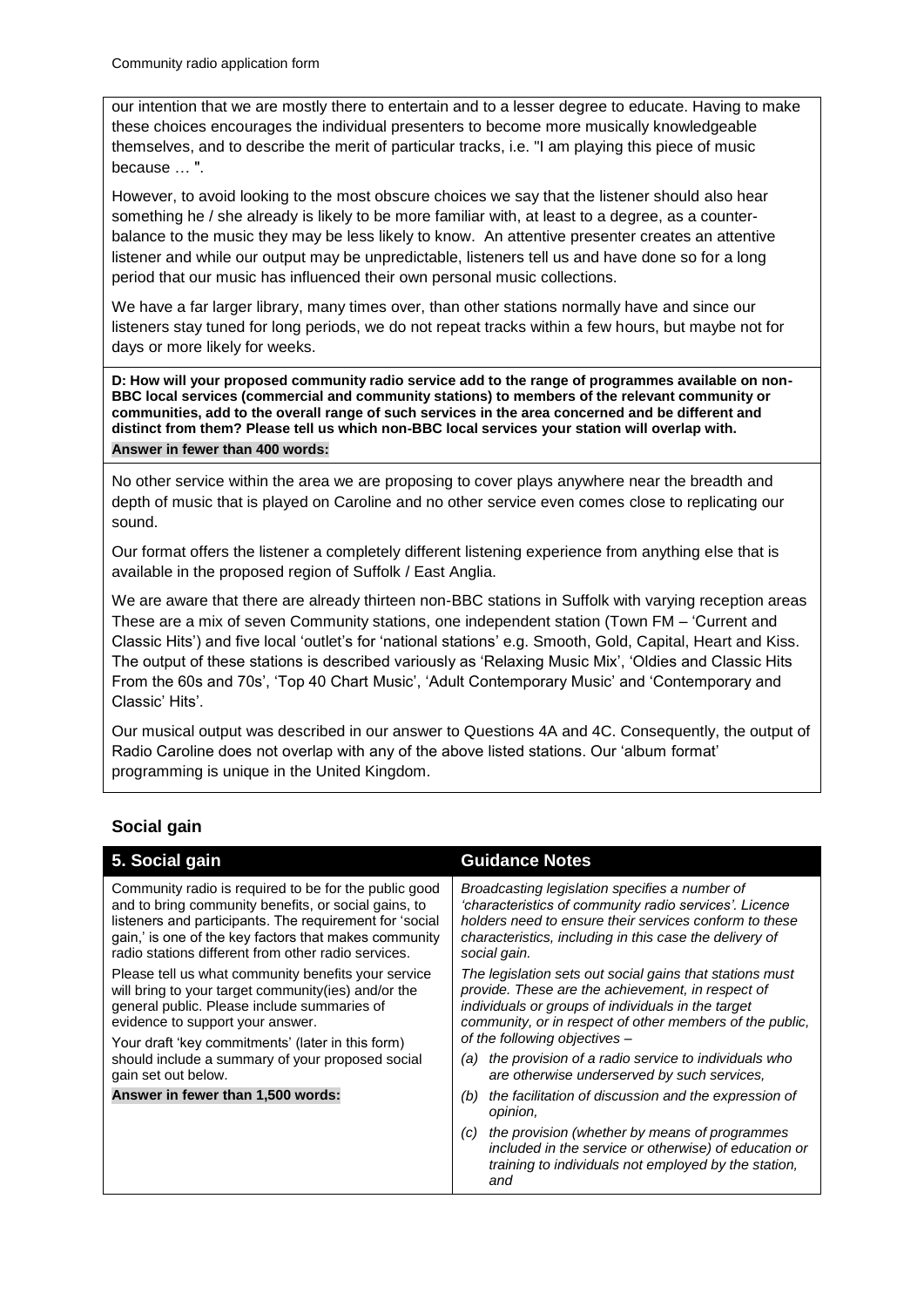| the better understanding of the particular community<br>(d)<br>and the strengthening of links within it.                                                                                                                                                                                                                                                                                                             |
|----------------------------------------------------------------------------------------------------------------------------------------------------------------------------------------------------------------------------------------------------------------------------------------------------------------------------------------------------------------------------------------------------------------------|
| Social gain may also include the achievement of other<br>objectives of a social nature. <sup>1</sup>                                                                                                                                                                                                                                                                                                                 |
| Applicants are required to provide evidence that their<br>service will result in significant social gain to the public<br>or the target community(ies). Copies of letters or<br>research reports etc. should not be submitted, but brief<br>relevant extracts from them, which represent an<br>accurate and comprehensive summary, may be<br>included. If we wish to see the source material, we will<br>ask for it. |
| Ofcom is required to have regard to the extent to which<br>your proposed service would result in the delivery of<br>social gain to the public or target community.                                                                                                                                                                                                                                                   |

We already broadcast material that fits perfectly into the social gain and community benefit criteria. We have tried to promote various concepts of social cohesion ranging from, at the most basic, encouraging peace and understanding through to promoting the work of various charities and bodies whose very existence is as a result of a desire to make a better society. Organisations such as R.N.L.I, Mountain Rescue, Greenpeace and MacMillan Cancer Support cannot function without financial and other support from the general public and Radio Caroline has promoted the work of these organisations and various others over many years.

The concept is very simple and we have always maintained a non-political stance in our on-air promotions. On a practical level, our approach promotes the multitude of individuals and organisations who are trying to create a happier society. It is our intention to actively seek out organisations, such as those described, across our transmission area and beyond to offer them airtime to promote their activities.

Our radio-ship, the M.V. Ross Revenge is a historic vessel on many levels and very much part of the 52 year heritage of Radio Caroline. She is the last remaining example of the 'super' trawlers that fished deep Arctic waters for weeks on end and landed record catches. She is a veteran of the so called 'cod wars' of the 1970s with many of her original fixtures and fittings still in place today. She offers a window on to an important period of the UK's maritime history. In addition to this the 'Ross' is the only surviving fully functional radio ship still afloat. She has been Radio Caroline's home since 1983 and much of the broadcasting equipment installed during her conversion is still present. The ship is a living museum with endless potential for educational and heritage related roles.

Because of the availability of the fully functional radio studio on board the 'Ross' we propose offering operational broadcast training opportunities to young people (and those more mature) from within our proposed transmission area. We currently run regular 'sightseeing' trips to and on-board the ship for visitors to learn about the history of the ship and the radio station. The River Blackwater is a relatively short distance (approximately 25 miles) from Ipswich.

Aligned to this, we will extend our promotion of emerging bands to specifically include those based in East Anglia through on-air interviews, advertising their performances and playing their music.

## **Access and participation:**

-

| 6. Participation in the service                                                                                                                                                     | <b>Guidance Notes</b>                                                                                                                                                                                                                                                             |
|-------------------------------------------------------------------------------------------------------------------------------------------------------------------------------------|-----------------------------------------------------------------------------------------------------------------------------------------------------------------------------------------------------------------------------------------------------------------------------------|
| How do you propose to ensure that members of your<br>target community (or communities) are given<br>opportunities to participate in the operation and<br>management of the service? | Legislation specifies a number of 'characteristics of<br>community radio services'. Licence holders need to<br>ensure their services conform to these characteristics,<br>including in this case providing opportunities to<br>participate in the operation and management of the |

<sup>1</sup> See Article 2(3) of the Community Radio Order 2004 and Ofcom's Notes of guidance for community radio applicants and licensees.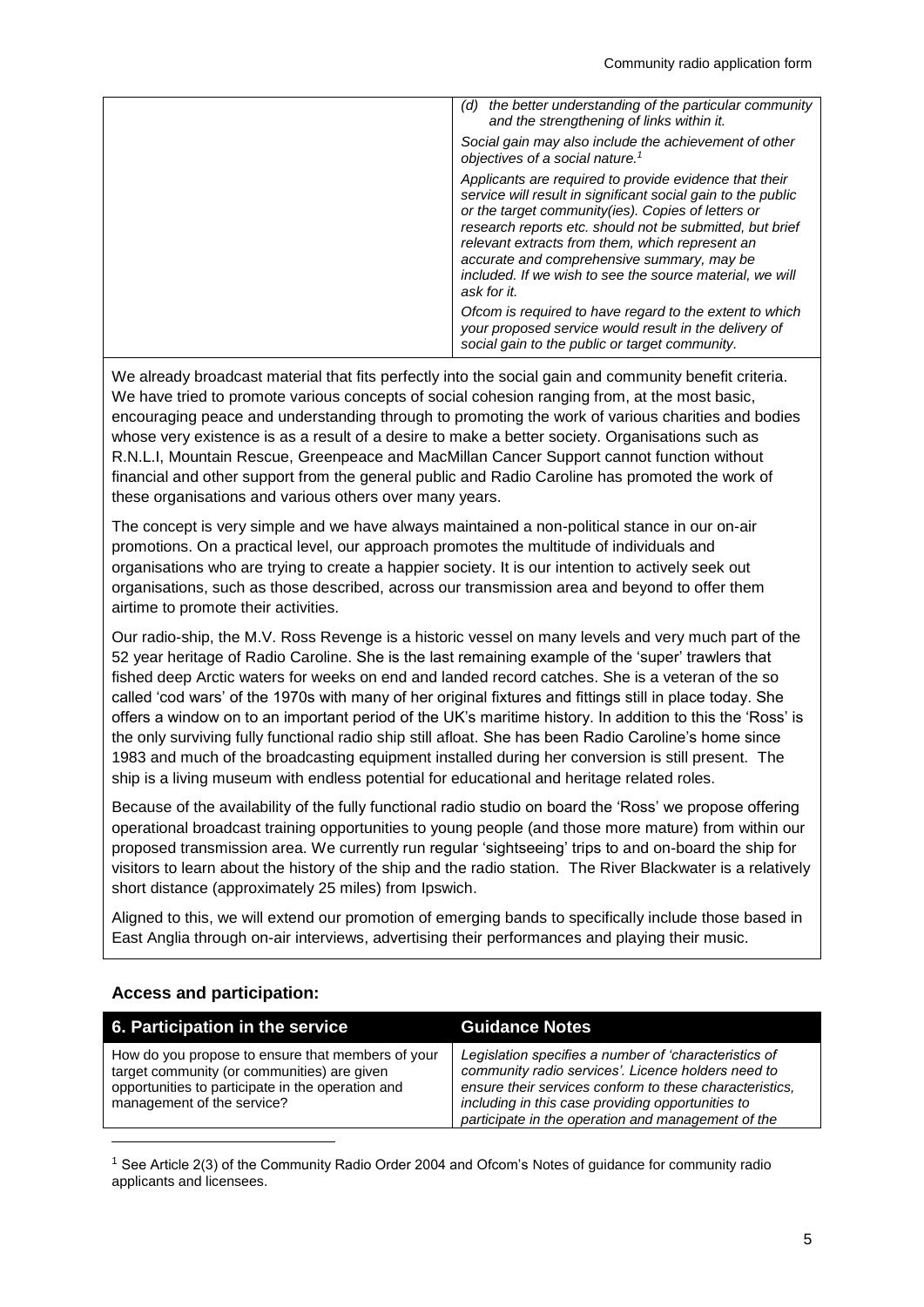| Your draft 'key commitments' (later in this form)<br>should include a summary of your proposed | service. Ofcom requires information as to how this would<br>be achieved. |
|------------------------------------------------------------------------------------------------|--------------------------------------------------------------------------|
| participation objectives as set out below.                                                     | What will be the involvement of members of the target                    |
| Answer in fewer than 400 words:                                                                | community in the radio station? How many volunteers do                   |
|                                                                                                | you anticipate will be involved in your service per year?                |

For over 20 years, we have been supported by the 'Radio Caroline Support Group'. This is a voluntary fund raising organisation, which exists to maintain the radio station. Owing to the Suffolk area being within the 'heartland' of Radio Caroline's historical broadcast activities, we have members of the RCSG who live within the area.

We will develop the role of the RCSG with it electing at least one member on an annual basis to serve on the Board of Radio Caroline AM Broadcasting Ltd. These persons will represent the views of the RCSG and will play their part in the day-to-day management of the station and the shaping of future developments. We view this as a natural extension of the RCSG's activities.

Communications with our listeners (as set out in Section 8 (below)) are designed to ensure that we get diverse feedback concerning our programmes and other activities. We have previously obtained volunteers resulting from an initial e-mail or other form of electronic contact and we would expect further volunteers to emerge via this route. We welcome comments and suggestions from listeners and these too can influence our operational activities.

At present we operate completely as a volunteer organisation and, as such, volunteers make all the decisions on the running of the station and indeed, volunteers physically make the programmes. Whilst we would like to advance to a position of being able to pay for some services rendered, we don't ever envisage a situation where the majority of people running the station will be paid and therefore we will always rely on volunteer input.

| 7. Access to facilities and training                                                                                                                                                                                                                                | <b>Guidance Notes</b>                                                                                                                                                                                                                                                                        |
|---------------------------------------------------------------------------------------------------------------------------------------------------------------------------------------------------------------------------------------------------------------------|----------------------------------------------------------------------------------------------------------------------------------------------------------------------------------------------------------------------------------------------------------------------------------------------|
| Set out the practical (formal and informal)<br>mechanisms which you will use to ensure that<br>members of your target community can gain access<br>to your facilities that would be used for the provision<br>of your service and to receive training in their use. | Ofcom is required by the legislation to have regard to the<br>provision each applicant proposes to make to allow for<br>access by members of the target community to the<br>facilities to be used for the provision of the service and<br>for their training in the use of those facilities. |
| Your draft 'key commitments' (later in this form)<br>should include a summary of your proposed access<br>and objectives for training people in the use of the<br>facilities as set out below.                                                                       |                                                                                                                                                                                                                                                                                              |
| Answer in fewer than 400 words:                                                                                                                                                                                                                                     |                                                                                                                                                                                                                                                                                              |

Given the relatively short distance from our proposed reception area and the historical significance of our radio-ship, the M.V. Ross Revenge, we propose offering opportunities to listeners living in the area to undertake broadcast training in our ship-board studios. We would invite younger listeners, but not to the exclusion of more mature individuals, to take part in this initiative. Those whom we consider suitable would be offered the opportunity to make programmes for Radio Caroline, either on a recorded basis or 'live' from the ship based studios when such occasions are planned. The ship has fully equipped sleeping accommodation and food preparation facilities and can be accessed by a 20 minute boat trip from either Bradwell Marina or West Mersea.

In addition to the use of facilities on the M.V. Ross Revenge, Radio Caroline has also developed links with other Community Radio services already operational in the East Anglia Region. We have discussed the possibility of carrying out training activities in conjunction with some of these existing broadcasters, sharing our skills and collaborating to enhance training provision.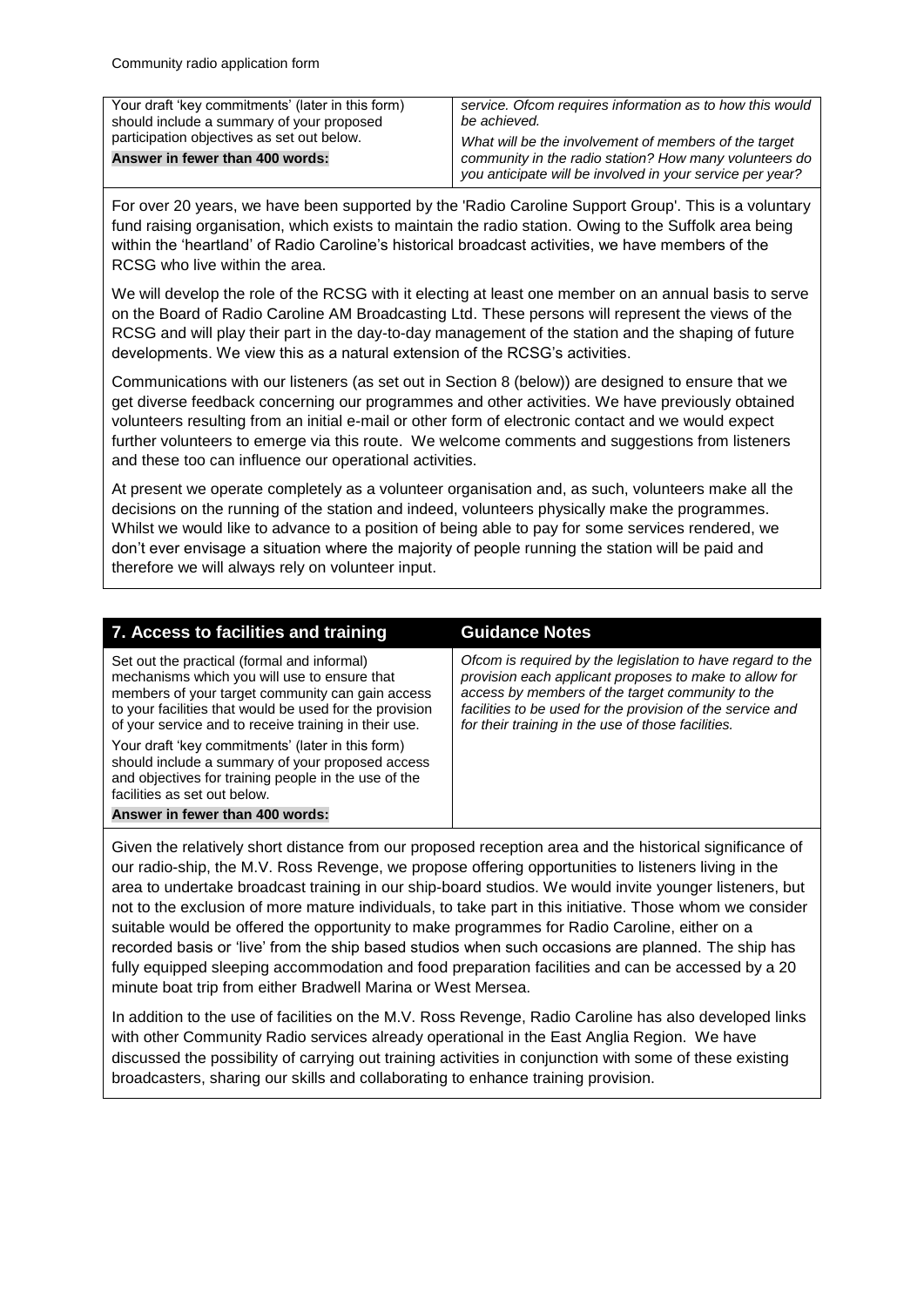## **Ensuring accountability:**

| 8. Accountability                                                                                                                                                                                                                                                                                                                                                                                                                                                                                                           | <b>Guidance Notes</b>                                                                                                                                                                                                                                                                                                                                                                                                                                                                                                                              |
|-----------------------------------------------------------------------------------------------------------------------------------------------------------------------------------------------------------------------------------------------------------------------------------------------------------------------------------------------------------------------------------------------------------------------------------------------------------------------------------------------------------------------------|----------------------------------------------------------------------------------------------------------------------------------------------------------------------------------------------------------------------------------------------------------------------------------------------------------------------------------------------------------------------------------------------------------------------------------------------------------------------------------------------------------------------------------------------------|
| Please set out your proposed community<br>accountability mechanisms. These should cover<br>matters such as:<br>How will members of your target community:<br>make contact with your service, and<br>influence the operation of the service?<br>How will suggestions or criticisms from members of<br>your target community (or communities) be<br>considered and acted upon?<br>Your draft 'key commitments' (later in this form)<br>should include a summary of your proposed<br>accountability measures as set out below. | Broadcasting legislation specifies a number of<br>'characteristics of community radio services'. Licence<br>holders need to ensure their services conform to these<br>characteristics. One is that, in respect of the provision of<br>the service, the provider makes itself accountable to the<br>community (or communities) the service is intended to<br>serve.<br>Ofcom is required to have regard to the provision each<br>applicant proposes to make in order to ensure its<br>accountability to the relevant community (or<br>communities). |
| Answer in fewer than 500 words:                                                                                                                                                                                                                                                                                                                                                                                                                                                                                             |                                                                                                                                                                                                                                                                                                                                                                                                                                                                                                                                                    |

Listener contact with Radio Caroline is by e-mail, Facebook, Twitter, Skype (non-video) and by post to our Strood address. We do not propose altering these practises at the present time.

We would be very interested to receive comments and feedback from the community within our transmission area. These would be carefully considered and acted upon subject to being first reviewed by our Management Committee.

In the event of complaints concerning station output, the Programme Manager will be the first point of contact, escalating to the management team where necessary.

#### **Guidance notes: station's draft key commitments**

Please draft the Key Commitments for your proposed service. There is a blank key commitments template overleaf. If your organisation is awarded a licence, the key commitments you draft here will be included in your licence. (Please note: Ofcom may require amendments if, for example, we feel changes are required to better reflect your application proposals).

Your draft Key Commitments should be consistent with, and, where appropriate, summarise the answers you have already given in this application form.

It is important that you draft your own commitments rather than just copying what may have been done by others. You should keep in mind that it will be a condition of any licence to meet the Key Commitments: something you must do at all times and for breach of which you could face sanctions including revocation of the licence. So, you should think carefully about what you will be committing to.

**We would expect key commitments to be brief and no more than one page long.**

#### **KEY COMMITMENTS: to be completed by the applicant**

*[Guidance is given in italics.]*

| <b>Station name</b><br>[As in section 1 of this application] | RADIO CAROLINE                                              |
|--------------------------------------------------------------|-------------------------------------------------------------|
| Licence area                                                 | By using an AM frequency, a proposed area bounded by        |
| [State the proposed coverage area as                         | Ipswich in the South, Bury St Edmunds and Stowmarket in the |
| set out in section 3 of this form.]                          | West, Saxmundham to the East and Diss to the North          |

#### **Description of character of service**

*[Describe in no more than 80 words in total]:* 

- the target community/communities *[describe the community or communities you will serve; this should be a summary of your answer in section 2 of this form]:*
- the main purpose of the service
- the station's primary functions or activities.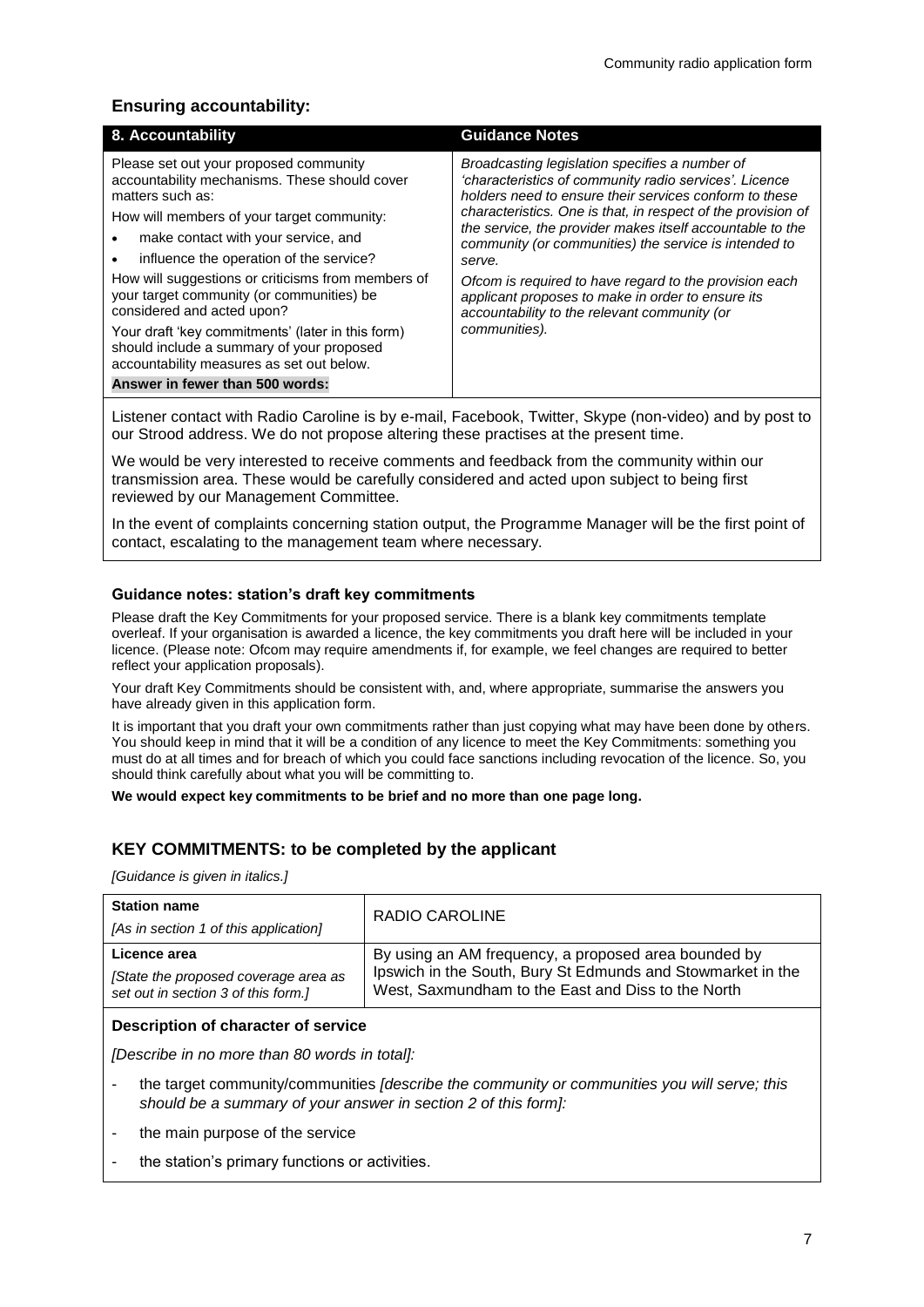A 'community of interest', namely adults, both male and female, aged 45+ who wish to hear music from a wide range of albums from the 1960s through to the present day. That is, album music tracks from across the various genres that evolved during their youth and continued to evolve up to the present day but not including contemporary or 'gold' 'Top 40' hits.

The purpose is to provide a music format that is unique to the proposed transmission area but also in the whole of the UK.

Radio Caroline is 24-hour music radio service serving a unique mix of album tracks to a discerning listener base.

The service broadcasts: *[these bullet points should be a summary of the answers you have given in section 4 of this form]:*

- Music: Album tracks, loosely categorised as 'Rock' music featuring material that is or has featured in or close to the Official UK Album Chart over the years. Some material has never featured in official charts because it is or was produced by bands unfamiliar to the general public but which would be familiar to our discerning listener base.
- The main types of speech output<sup>2</sup> broadcast over the course of each week are: That spoken in the normal course of programme presentation, supplemented by proposed interviews and features about the region's musicians. Some local items of news or interest.
- Over the course of each week programmin*g* is broadcast in English onl*y.*
- The service provides original output<sup>3</sup> for a minimum of *20* hours per day.
- Radio Caroline presenters are able to dial-in to the main studio and present their programmes from their own locations. Two regular presenters are based in Suffolk and are effectively our local studios for the proposed AM service. They currently supply 9 hours per week.

The service provides a range of community benefits (social gain objectives mandated by statute) for the target community, both on-air and off-air, and in doing so, achieves the following objectives:

 We would envisage inviting applicants to use our studio facilities onboard Ross Revenge to trainup to broadcast standards, with a view to them initially broadcasting off-peak hours. Further training and experience would hopefully lead to inclusion in peak-time programme hours.

Members of the target community contribute to the operation and management of the service.

The service has mechanisms in place to ensure it is accountable to its target community.

[Please note: If awarded a licence, the key commitments you draft here will be included in your licence. (However, Ofcom may require amendments if, for example, we feel changes are required to better reflect your application proposals).]

## **About your organisation:**

#### **9. Company details <b>Guidance Notes Guidance Notes**

The legislation requires that:

- Community radio services should not be provided primarily for commercial reasons or for the financial or other material gain of the body providing the service or the individuals involved in it
- Any profits produced may only be used to either improve the future provision of the service or for the delivery of social gain to members of the public or the target community

Provide the name of the body corporate (e.g. company) submitting this application and the type of body corporate.

Please provide copies of the company's

*Only a body corporate can hold a community radio licence. A body corporate is almost always a (registered) company, although it can also include, for example, some bodies created by statute (an individual or a* 

-

<sup>2</sup> e.g. local news, what's on etc.

<sup>&</sup>lt;sup>3</sup> Original output is output that is first produced for and transmitted by the service, and excludes output that was transmitted elsewhere before. Original output can be live or voice-tracked. Repeat broadcasts of original output do not count towards the minimum requirement.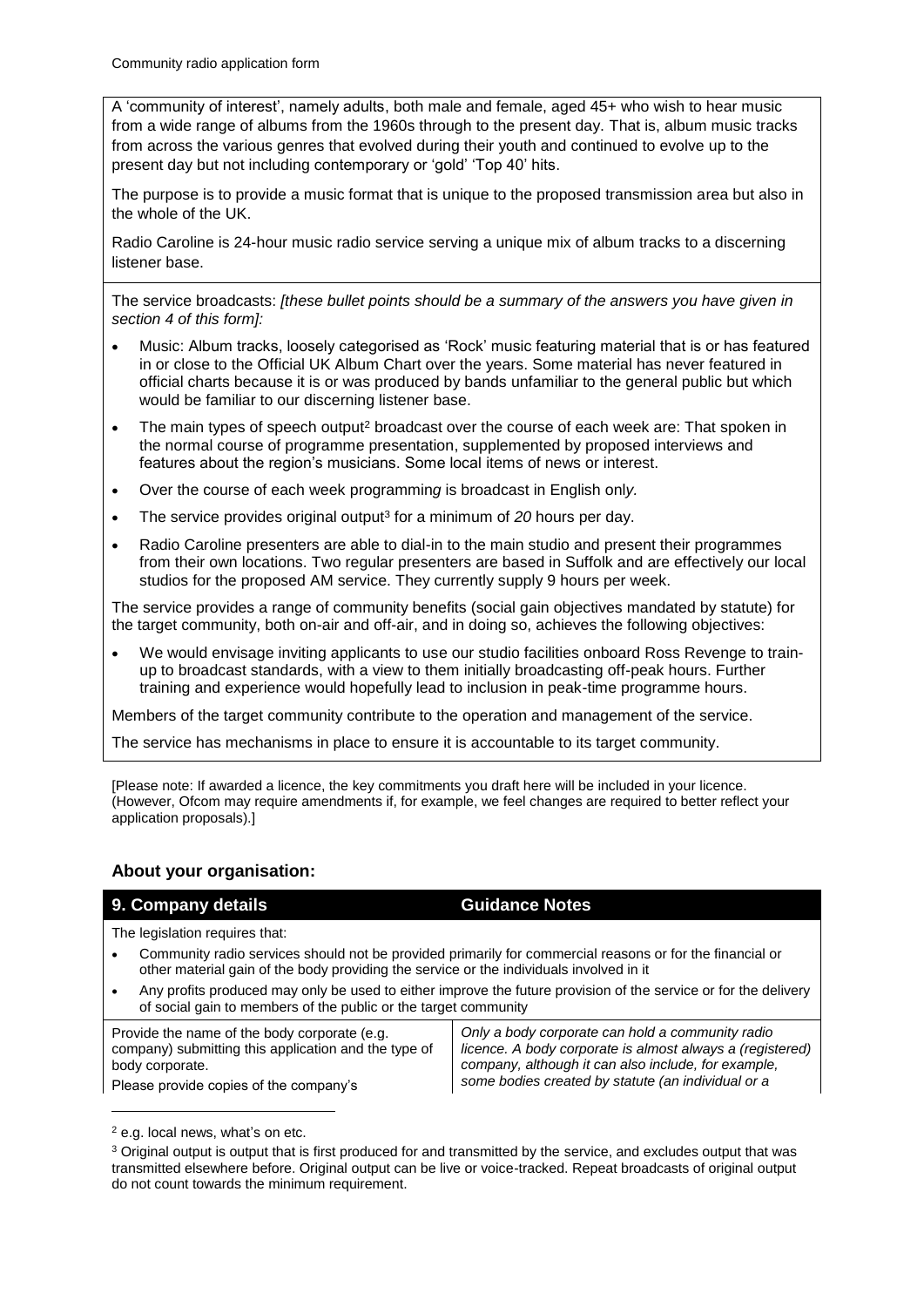| Memorandum, Articles of Association and Certificate                                                                                                           | registered charity on its own is not a body corporate).                                                                                                                                                                                                                                                                            |
|---------------------------------------------------------------------------------------------------------------------------------------------------------------|------------------------------------------------------------------------------------------------------------------------------------------------------------------------------------------------------------------------------------------------------------------------------------------------------------------------------------|
| of Incorporation (or, where it is another type of body<br>corporate, its founding documents and those which<br>set out its objectives and rules of operation) | Your application must therefore be submitted on behalf<br>of a registered company (or other body corporate).<br>There are different types of company (e.g. a company<br>limited by shares, a community interest company, a<br>company limited by guarantee) and we need to know<br>what kind of company is applying for a licence. |
|                                                                                                                                                               | We will not consider a licence award to a company if it<br>has not yet been registered. If the application is<br>successful the licence will be awarded to the body<br>corporate (e.g. company) submitting this application.                                                                                                       |
| Company (or other body corporate) name:                                                                                                                       | RADIO CAROLINE (AM) BROADCASTING LTD                                                                                                                                                                                                                                                                                               |
| Date of registration:                                                                                                                                         | 4 March 2011.                                                                                                                                                                                                                                                                                                                      |
| Company registration number:                                                                                                                                  | 07552492                                                                                                                                                                                                                                                                                                                           |
| Type of company (or other body corporate):                                                                                                                    | Private company limited by guarantee without<br>share capital                                                                                                                                                                                                                                                                      |
| Where your body is not a company, please<br>explain how it meets the requirement to be a body<br>corporate:                                                   | N/A                                                                                                                                                                                                                                                                                                                                |

| 10. Ownership                                                                                                                                                                                                                                                                                                                                                                         | <b>Guidance Notes</b>                                                                                                                                                                                                                                                                                                  |  |  |
|---------------------------------------------------------------------------------------------------------------------------------------------------------------------------------------------------------------------------------------------------------------------------------------------------------------------------------------------------------------------------------------|------------------------------------------------------------------------------------------------------------------------------------------------------------------------------------------------------------------------------------------------------------------------------------------------------------------------|--|--|
| Please provide details of who controls and who owns<br>the body corporate (e.g. company) applying for this<br>licence, and on what basis this control and ownership<br>is achieved. (If this will be different once the station<br>starts broadcasting please say so (a licence is not<br>issued until broadcasting starts.)                                                          | Ofcom needs to know about the ownership of the<br>company (or other body corporate) applying for this<br>licence, and any issues regarding its control. We will<br>also consider how the company (or body corporate) will<br>be run (this will usually be specified in the Articles of<br>Association of the company). |  |  |
| The information provided must include:                                                                                                                                                                                                                                                                                                                                                | In relation to exerting control over the applicant, the<br>information provided shid include the name and address<br>of any individuals or corporate bodies in accordance with<br>whose wishes the applicant's affairs are or will be<br>conducted in most cases or in significant respects.                           |  |  |
| all the subscribers, members, shareholders, or<br>whatever is appropriate for the applicant<br>company (or body corporate), and state the<br>extent of their interest (e.g. % shareholding) (if<br>the company will be controlled by members, but<br>the members are not yet recruited, please say<br>so). (You will also be asked about the board of<br>directors in 11 & 12 below.) |                                                                                                                                                                                                                                                                                                                        |  |  |
| details of any individual, company or other body<br>that may exert control over the applicant.                                                                                                                                                                                                                                                                                        |                                                                                                                                                                                                                                                                                                                        |  |  |
| Radio Caroline is currently 'owned' and controlled by one individual, Peter Moore who is also the sole<br>Director of Radio Caroline AM Broadcasting Limited. It is not envisaged at this time that any other                                                                                                                                                                         |                                                                                                                                                                                                                                                                                                                        |  |  |

Director of Radio Caroline AM Broadcasting Limited. It is not envisaged at this time that any other individual or body corporate would exert control over the applicant. However, subject to this application being approved an appropriate management and company structure will be put in place (please see also Section 11 (below)).

## **Ability to maintain the service:**

| 11. Management and operations                                                                                                                                                          |                                                                                       | <b>Guidance Notes</b>                                                                                                                                                                                                     |  |
|----------------------------------------------------------------------------------------------------------------------------------------------------------------------------------------|---------------------------------------------------------------------------------------|---------------------------------------------------------------------------------------------------------------------------------------------------------------------------------------------------------------------------|--|
| With regard to the applicant please provide:<br>A list of directors, indicating who is the managing<br>director and/or chair (please see question 12<br>regarding directors' details). |                                                                                       | In addition to the notes above on ownership, Ofcom is<br>also required to evaluate the human resources involved<br>in the running of a community radio station. Answers<br>should demonstrate how those who have relevant |  |
|                                                                                                                                                                                        | An indication of management structure (e.g.<br>management committee or equivalent, if | experience will work for the station. In addition, a<br>diagram or organisation chart may help paint a clearer                                                                                                            |  |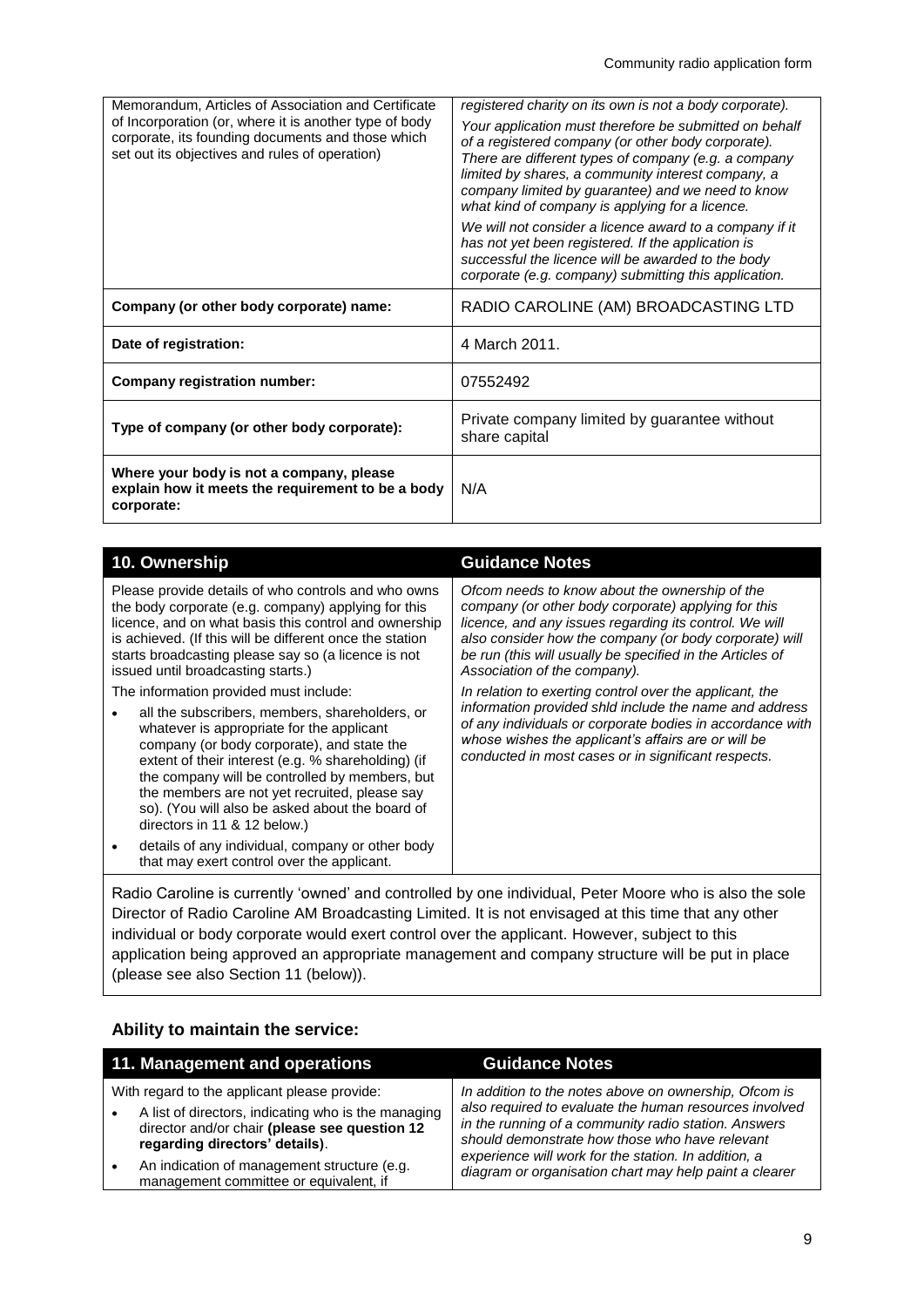| applicable), and/or                                                                                                                                                                                                                                                                                                    | picture. |
|------------------------------------------------------------------------------------------------------------------------------------------------------------------------------------------------------------------------------------------------------------------------------------------------------------------------|----------|
| Information about who would be responsible for<br>the day to day management and running of the<br>station (there is a separate question regarding<br>other staff below). Explain the role(s) in the<br>station, job titles, and indicate whether paid or<br>voluntary, full or part-time (and the number of<br>hours). |          |

The Chairman and Managing Director will be Peter Moore.

Should Radio Caroline be awarded a Community Radio Licence, the current informal operational activities carried out by members of the Management Team (as listed below under Sections 12 & 13) would be formalised into a management structure that would ensure compliance with the requirements of the Community Radio Order & Communications Act.

Because Radio Caroline has been operating for very many years, much of the structure required to expand our operations into a Community Radio Licence is already in place. We are aware, however, that some of the licensing elements, for example around the delivery of Social Gain in particular, may require somewhat more formal structures in order to ensure their effective delivery.

| 12. Management and operations                                                                                                                                                                                                                                                                                                | <b>Guidance Notes</b>                                                                                                                                                                                                                                                                                                                                                                                                                               |
|------------------------------------------------------------------------------------------------------------------------------------------------------------------------------------------------------------------------------------------------------------------------------------------------------------------------------|-----------------------------------------------------------------------------------------------------------------------------------------------------------------------------------------------------------------------------------------------------------------------------------------------------------------------------------------------------------------------------------------------------------------------------------------------------|
| Please provide information regarding each director as<br>set out below (some or all of which may be regarded<br>as confidential).<br>In addition if any individuals have been identified for<br>management roles at the proposed station, please<br>give further information in this section.<br>Answer (for each director): | Ofcom needs to know about the proposed directors and<br>chair of the applicant. Some or all of the information<br>given in this section will usually be removed from<br>the publicly available copy of this application form.<br>(All community radio applications forms will be made<br>available on our website.) If you request that any<br>information be removed, please indicate which (and why<br>by email to community.radio@ofcom.org.uk). |

#### **Peter Moore:**

**Employment:** Retired Engineer/Businessman. Author/Technical Author

**Other directorships**: None

**Relevant experience or qualifications**: Has managed Radio Caroline full time since 1991 having started assisting the station in 1978. He has managed all aspects of the Broadcasting Ship Ross Revenge, since 1991.

Company Secretary and finance manager.

#### **Stephen Taplin:**

Employment: Retired Bank Executive

Other directorships: None.

Relevant experience: Mr Taplin entered the banking industry from school in 1968 and managed various branches. […]. On retiring he offered his services to Radio Caroline.

If any individuals (not necessarily directors) have been identified for management roles please state what experience identified individuals have to undertake the role in question**.**

Finance: **Stephen Taplin**. (Retired banking executive).

Programming: **Peter MacFarlane**. (Director Red Kite Radio & Media Ltd. Former Programmer at BFBS, TLRC, Southern Radio Group).

Studio Engineering; **Robert Ashard**. (Former Sound supervisor at ITV Studios, South Bank, London).

Legal and Compliance: **Lawrie Hallett**. (University of Bedfordshire and Director of Future Digital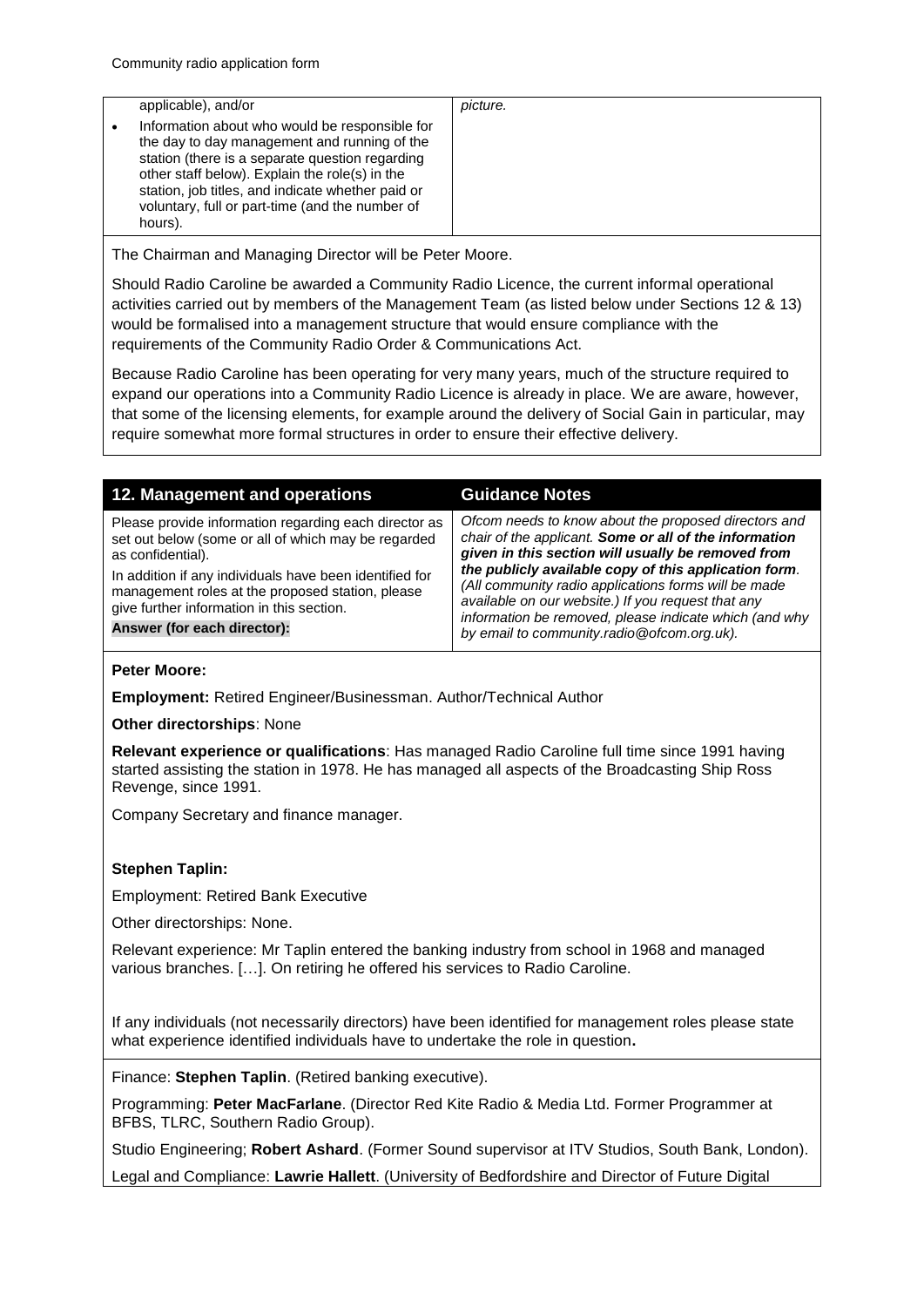Norfolk Limited / Future Projects Limited, formerly with Ofcom's Radio Licensing Team).

Transmission Engineering: **Alan Beech**. (Commtronix Limited).

Transmitter Site Manager: **David Wilding**.

| <b>13. Staffing structure</b>                                                                                                                                                                                                                                                                                                                        | <b>Guidance Notes</b>                                                                                                                                                                                                                                                                                                                |
|------------------------------------------------------------------------------------------------------------------------------------------------------------------------------------------------------------------------------------------------------------------------------------------------------------------------------------------------------|--------------------------------------------------------------------------------------------------------------------------------------------------------------------------------------------------------------------------------------------------------------------------------------------------------------------------------------|
| What is the staffing structure of your proposed radio<br>service? Provide a job title for each position and<br>indicate whether the individual will be paid or will<br>work in a voluntary capacity, will be full or part-time<br>(indicate the number of hours for part-time posts).<br>This may be provided as a diagram or organisation<br>chart. | The legislation reguires that Ofcom has regard to the<br>applicant's ability to maintain the proposed service (as<br>well as to ensure the applicant is fit and proper to hold<br>the licence). As well as its ownership, management and<br>operations, the proposed staffing of the station is<br>relevant to these considerations. |
| Answer in fewer than 400 words, plus<br>organisation chart (optional):                                                                                                                                                                                                                                                                               |                                                                                                                                                                                                                                                                                                                                      |
| Managing Director - Peter Moore.                                                                                                                                                                                                                                                                                                                     |                                                                                                                                                                                                                                                                                                                                      |
| Finance Manager - Stephen Taplin.                                                                                                                                                                                                                                                                                                                    |                                                                                                                                                                                                                                                                                                                                      |

Programming - **Peter MacFarlane**.

Studio Engineering - **Robert Ashard**.

Legal and Compliance - **Lawrie Hallett**.

TX Engineering and Site Manager - **David Wilding.**

All the above named individuals have agreed to work part-time, on a voluntary and unpaid basis.

Radio Caroline operates with a large number of volunteer presenters. Their contributions to the station's output and other activities are managed and overseen by Peter MacFarlane.

| 14. Applicant's experience                                                                                                                                                                                                                                                                                     | <b>Guidance Notes</b>                                                                                                                                                                                                                                                                                       |  |
|----------------------------------------------------------------------------------------------------------------------------------------------------------------------------------------------------------------------------------------------------------------------------------------------------------------|-------------------------------------------------------------------------------------------------------------------------------------------------------------------------------------------------------------------------------------------------------------------------------------------------------------|--|
| Please describe the history of your group, and any<br>relevant experience of the group, or the individuals<br>within the group, by answering the questions below.                                                                                                                                              | Ofcom is required to consider whether an applicant has<br>the ability to run a community radio station for the<br>licence period (up to five years). To aid our<br>consideration we want to know about any relevant<br>experience the applicant group as a whole, or the<br>individuals involved, may have. |  |
| A. Please provide a brief history of your group.                                                                                                                                                                                                                                                               |                                                                                                                                                                                                                                                                                                             |  |
| Answer in fewer than 300 words:                                                                                                                                                                                                                                                                                |                                                                                                                                                                                                                                                                                                             |  |
| The history of Radio Caroline is a matter of Public Record. After nearly 30 years of broadcasting from<br>ships anchored in international waters, these activities ceased in 1991 when the ship came ashore.<br>The radio chip, M.V. Pess Povenge is still maintained and is staffed and anchored in the Piver |                                                                                                                                                                                                                                                                                                             |  |

I he radio-ship, M.V. Ross Revenge is still maintained and is staffed and anchored in the River Blackwell in Essex.

Since then Radio Caroline has remained more or less continuously 'on-air' through the means of a series of RSLs, satellite broadcasting and for the past nearly 20 years, webcasting via the internet. More recently, Radio Caroline has begun taking part in the small-scale DAB trials, currently with outlets in five areas of the UK.

**B. Please summarise the group's broadcasting experience (e.g. internet radio, Restricted Service Licences (RSLs)).** 

## **Answer in fewer than 150 words:**

Radio Caroline has a legacy of broadcasting experience going back to 1964. This has included the international use of various AM frequencies during the 1960s, 70s and 80s and the completion of numerous RSLs during the 1990s and 2000s. The station currently webcasts 24 hours a day, seven days a week on the world wide web and simulcasts to five locations in the UK being a participant in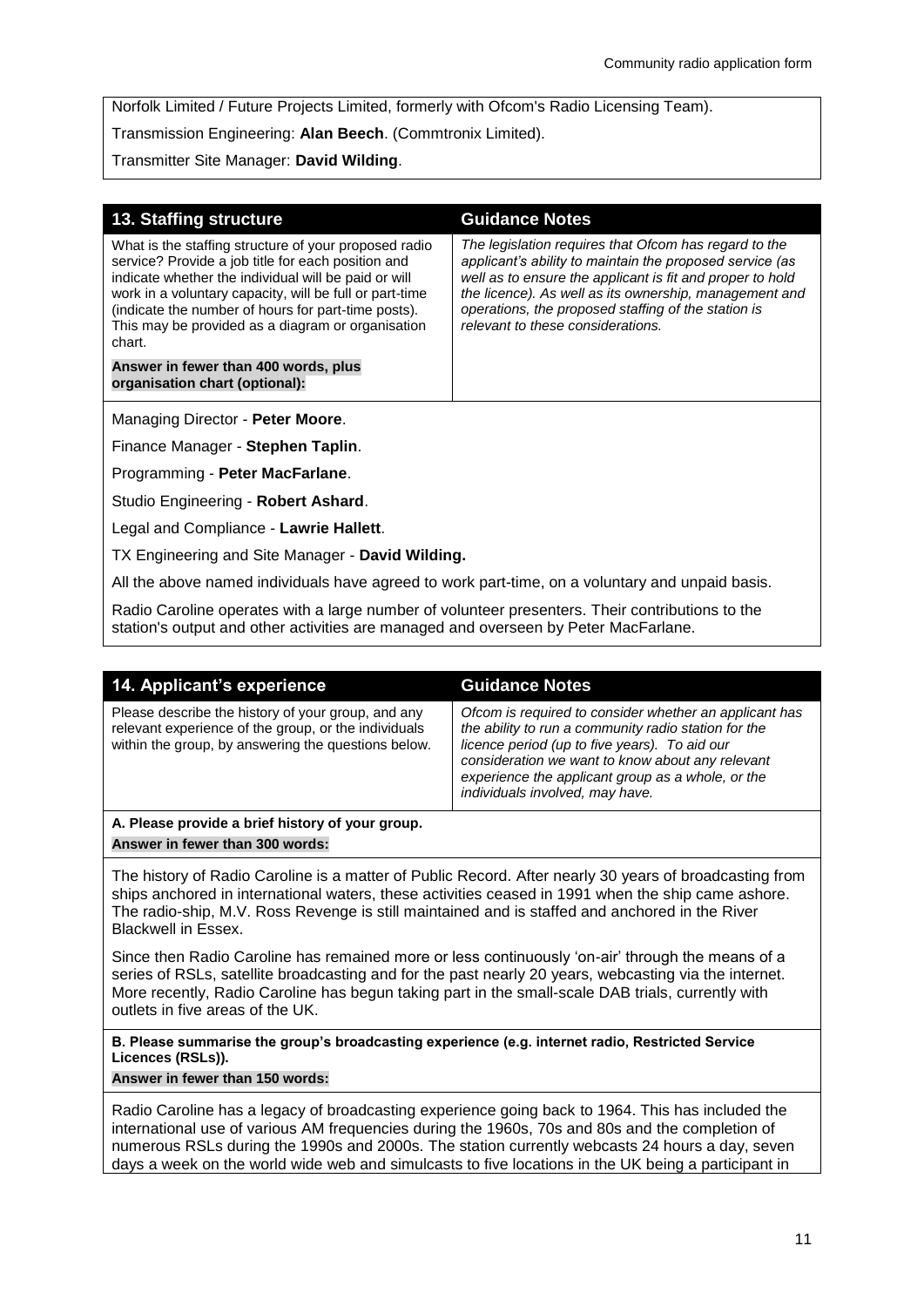#### the on-going small-scale DAB trials.

#### **C. Please summarise the relevant experience of the group or its members, in relevant non-broadcast areas (such as third sector, local business, fund-raising, training or education).**

#### **Answer in fewer than 150 words:**

Those involved in the on-going operation of Radio Caroline come from a wide variety of backgrounds and bring a diverse range of expertise and experience from beyond the world of broadcasting. The station is able to call upon financial expertise from the corporate and the small-business sectors. Other volunteers bring relevant experience of the wider voluntary / third sector at both operational and managerial levels.

Individuals within the 'Caroline Organisation' have educational and training expertise to assist with the delivery of specific social gain objectives, for example in relation to building volunteer skills linked to radio programming and broadcasting technologies.

For 25 years Radio Caroline has been able to continue because of funding provided by donations and sponsorship from a variety of sources. Our experience and skills base ensures that such support will continue to be available allowing us to generate sponsorship and advertising for inclusion within the station's programming.

**D. Please summarise the radio broadcasting experience of key individuals in the applicant group (only if not already described above).** Answer in fewer than 150 words:

Please see Section 13, above.

#### **Evidence of demand:**

| 15. Demand and/or support                                                                                                                                                                                                        |  | <b>Guidance Notes</b>                                                                                                                                                                                                                                                                         |  |
|----------------------------------------------------------------------------------------------------------------------------------------------------------------------------------------------------------------------------------|--|-----------------------------------------------------------------------------------------------------------------------------------------------------------------------------------------------------------------------------------------------------------------------------------------------|--|
| Please provide a summary of evidence of demand<br>and/or support for your proposed service.<br>This may include a variety of information, for<br>example:                                                                        |  | When considering community radio licence applications,<br>Ofcom is required to take into account the extent of local<br>demand for, or support for, the provision of the proposed<br>service.                                                                                                 |  |
| summary of support from statutory or voluntary<br>sector organisations which expect to contribute<br>practically and/or financially to your operations,<br>or which would expect to collaborate with you in<br>joint activities; |  | It is for applicants to decide what evidence of demand or<br>support they wish to submit. However, Ofcom does not<br>believe that generic support for the establishment of a<br>new radio service is as meaningful as evidence of<br>considered support for a specific applicant's proposals. |  |
| evidence of interest generated through radio<br>$\bullet$<br>activity (e.g. RSLs, internet radio), community<br>activity, training, voluntary sector work etc;                                                                   |  | This means that Ofcom does not attach great value to<br>numerous examples of similar generic or form letters of<br>support by your group, or to petitions.                                                                                                                                    |  |
| results of research;                                                                                                                                                                                                             |  | Copies of letters or research reports etc. should not be<br>submitted. However, your response here may include                                                                                                                                                                                |  |
| summary of support from local politicians,<br>councils, educational or religious bodies etc;                                                                                                                                     |  | brief relevant extracts from such material and must<br>represent an accurate and comprehensive summary of<br>any such supporting evidence. If we wish to see the                                                                                                                              |  |
| summary of support from local business or other<br>sectors;                                                                                                                                                                      |  | source material, we will ask for it.                                                                                                                                                                                                                                                          |  |
| evidence of support from your proposed target<br>community.                                                                                                                                                                      |  |                                                                                                                                                                                                                                                                                               |  |
| Answer in fewer than 1,000 words:                                                                                                                                                                                                |  |                                                                                                                                                                                                                                                                                               |  |
|                                                                                                                                                                                                                                  |  |                                                                                                                                                                                                                                                                                               |  |

With a charismatic name and colourful 52 year history, Radio Caroline starts from a position of having many advantages. Having carried out several RSL test broadcasts and having co-operated with local BBC stations we always get a positive reaction from the public and we repeat that everyone knows ' something of 'Radio Caroline' even though there may be gaps in their knowledge. We have come to expect that there will be a fund of goodwill for Caroline and have never been disappointed. One RSL was sponsored in full by Maldon Council and another by Tendring Council who described it as 'the best money they have ever spent'.

The fact that we have allocated nothing for Marketing and Promotion is since we know there will be no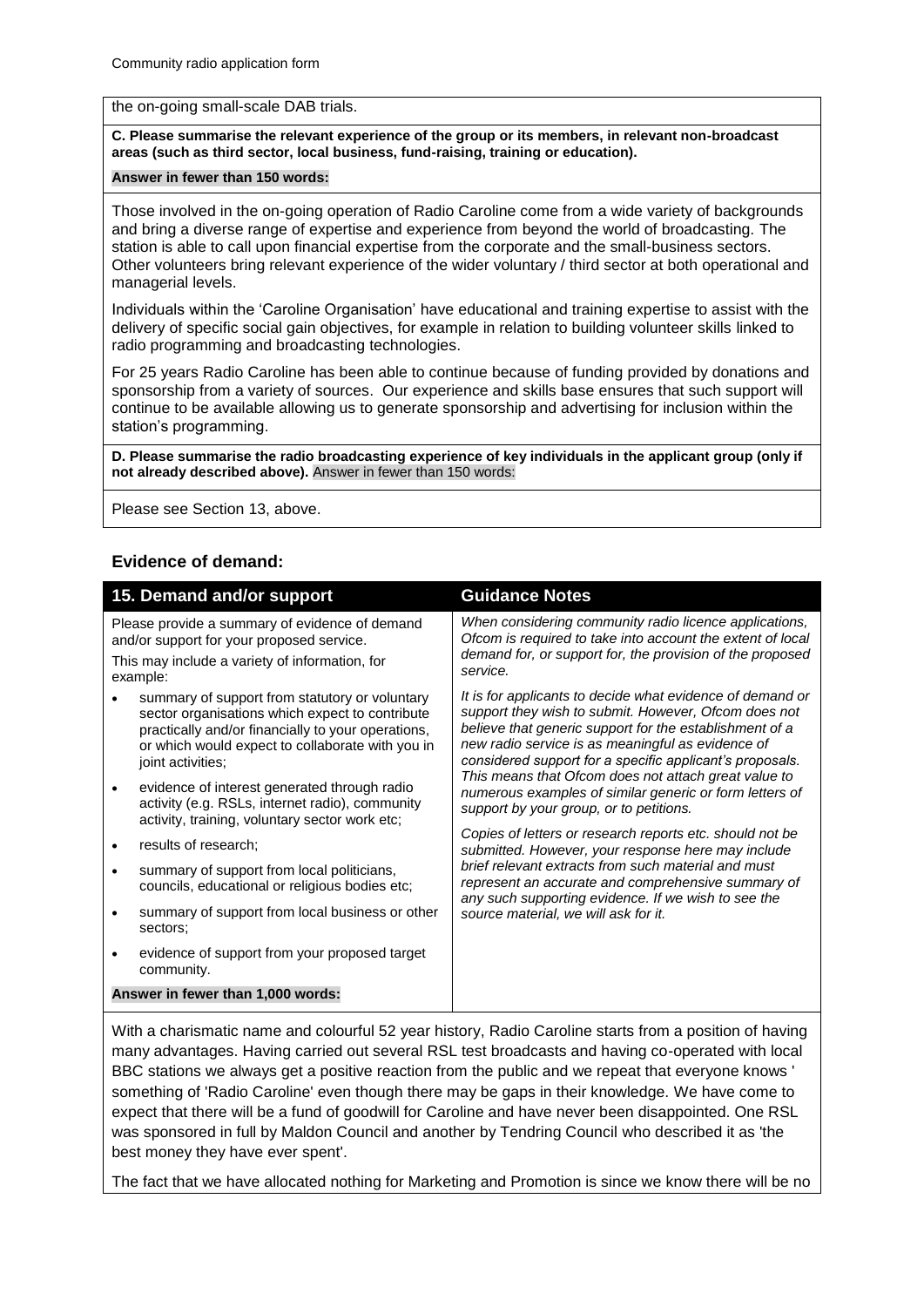need. Assuming that a licence is granted we will gain, even without asking, substantial press, radio and TV coverage, based around the fact that we will be bringing back to the community in the area, that which they previously enjoyed so much in their younger days. We have made a point so far of promoting at no charge, the Maldon Town Regatta. also the charitable Mersea Island Carnival and similar events at Brightlingsea and Clacton. This type of promotion would continue.

It should be remembered that we have been supported by our listeners / enthusiasts fully since 1991, albeit from small beginnings, and that these people willingly donated even when there was no radio service for them to hear. They took the view that we would correct this situation to the best of our abilities as indeed we have done. As already stated, our heartland is Essex / Suffolk and while our programmes cover a wide area by other means, we have not had the chance until now to broadcast to an area where we are most appreciated.

Since 1991 to the present day we have been trusted to spend a great deal of money by making it clear that we are all volunteers who will not benefit financially in any way. So there is an unspoken contract between staff and listeners that if we seek their help we will always deliver on our promise. As an example, substantial work was required on the ship Ross Revenge to make her fit for public visits and to be Insured for this purpose. A gift was offered in return for a donation and £8000 was raised in four days. Ross Revenge is now refurbished and Insured and visits are taking place.

Elsewhere we are asked what might happen to any surplus of income. We are not particularly seeking a profit other than to be able to cover our costs and build a fund in case of unforeseen events. In saying this we are already well funded.

It is our usual practice to offer on air promotion at no cost if there is a listener benefit. For example we always promote a yearly five-day music festival in Cambridge. The festival has bands that our core audience will know, or tribute bands who recreate the music they will know. We make and will make no charge for this but will request that a substantial number of free tickets are set-aside for our listeners. In the same way we presently have Messrs Wilkins & Sons (Tiptree Preserves) as sponsors, again without charge on the understanding that they will give our listeners gifts from their extensive product range.

In the event that we gain a licence we would expect to expand their involvement, but equally the area is rich in National Trust properties, formal Gardens, preserved railway lines, airfields and other heritage sites.

Contra-deals would be sought with such operations always to provide a direct benefit to our listeners (many of them will be retired) of enjoyable free outings or appropriate gifts.

## **Ability to maintain the service – financial information:**

## **16. Pre-launch financial information**

In assessing an applicant's ability to maintain the service we need to know what funds and assets it holds, how much it intends to spend getting the station on-air (pre-launch expenditure), and predicted funding for the prelaunch period. Please note 'in-kind' income is dealt with in 18 below.

Tick this box if you request Ofcom to withhold this information from the public copy of your application.

#### **17. Year 1 financial information – income**

Please provide information on the predicted income for your first year of broadcasting. N.B. there is a legislative restriction on income from on-air advertising and sponsorship/commercial references (in summary, each station is allowed a 'fixed revenue allowance' of £15,000 per year from paid-for advertising and sponsorship; some stations may also be allowed up to 50% of their total relevant information per year (i.e. disregarding the fixed revenue allowance). See the 'Invitation of applications for community radio licences' for your region for further information).

Tick this box if you request Ofcom to withhold this information from the public copy of your application.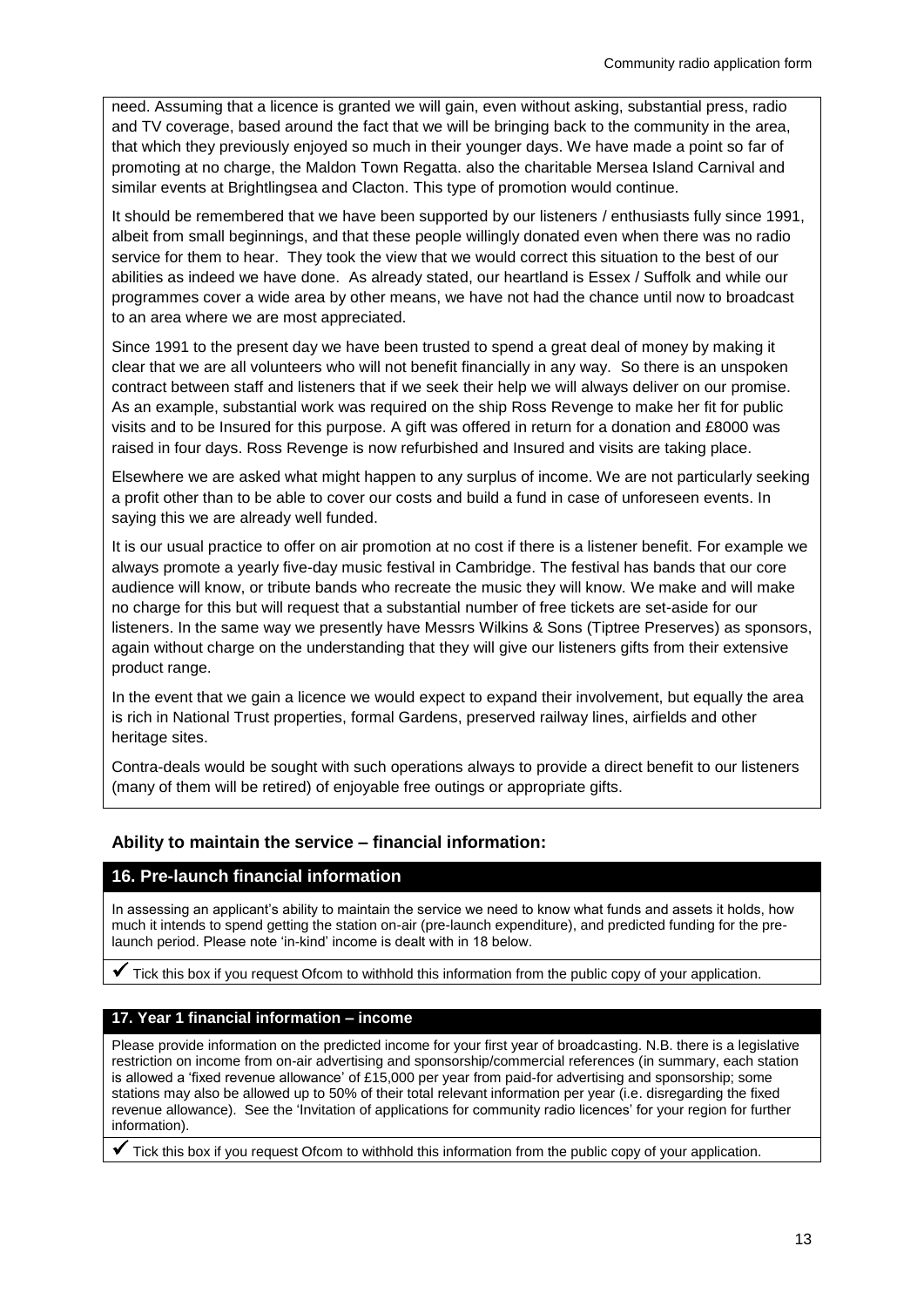## **18. Financial information – in-kind support**

Please provide totals that reflect the in-kind support you expect to receive for the pre-launch period, and for year one. You may count some volunteer input as in-kind support – please see our guidance on this <http://stakeholders.ofcom.org.uk/binaries/broadcast/radio-ops/volunteerinput.pdf>

 $\checkmark$  Tick this box if you request Ofcom to withhold this information from the public copy of your application.

## **19. Year 1 financial information – outgoings**

Please summarise year 1 outgoings – your expected operational expenditure to cover the first 12 months after the service has commenced broadcasting. (Add rows if necessary).

 $\checkmark$  Tick this box if you request Ofcom to withhold this information from the public copy of your application.

#### **20. Year 1 financial information – commercial activities on air**

 $\checkmark$  Tick this box if you request Ofcom to withhold this information from the public copy of your application.

## **21. Pre-launch financial information – contingency**

 $\checkmark$  Tick this box if you request Ofcom to withhold this information from the public copy of your application.

## **22. Year 1 financial information – contingency**

 $\checkmark$  Tick this box if you request Ofcom to withhold this information from the public copy of your application.

## **23. Financial information – loans and other borrowings**

 $\checkmark$  Tick this box if you request Ofcom to withhold this information from the public copy of your application.

## **24. Financial information – alternative funding streams**

 $\checkmark$  Tick this box if you request Ofcom to withhold this information from the public copy of your application.

## **Broadcasting engineering:**

## **Engineering notes**

We require preliminary radio frequency (r.f.) engineering information and applicants are advised that this section is not intended to be exhaustive. We are asking for the basic engineering parameters necessary to determine the extent of frequency availability in an applicant's chosen area (after taking account of the requirements of neighbouring broadcasters); and to determine whether the proposed service area can be adequately served from this site. As a result, applicants should note the importance of identifying a transmission site that is suitable for the area they wish to serve.

While Ofcom would not wish applicants to go to unnecessary expense (we do not quarantee the availability of a suitable frequency and/or our ability to allocate it for broadcasting from the chosen transmission site), we do require precise details about the transmission site chosen. The questions following relate to this.

Applicants should provide evidence of negotiations or agreement with the site owner (e.g. whether a provisional agreement is in place). Any licence award will be based on the coverage area from the site identified in the application. If a licence is offered, Ofcom may not be able to agree to a change from the site put forward in this application (and any request for a change will need to be justified).

Applicants should read and be aware of the relevant part of the Ofcom Site Engineering Code which may be found at: [http://stakeholders.ofcom.org.uk/broadcasting/guidance/tech-guidance/eng\\_code/](http://stakeholders.ofcom.org.uk/broadcasting/guidance/tech-guidance/eng_code/)

Community radio stations typically have a coverage area of up to a 5 kilometre radius. Please see Ofcom's 'Coverage and planning policy for analogue broadcasting services' (including community radio) [http://stakeholders.ofcom.org.uk/binaries/broadcast/radio-ops/coverage/analogue-coverage](http://stakeholders.ofcom.org.uk/binaries/broadcast/radio-ops/coverage/analogue-coverage-policy.pdf)[policy.pdf](http://stakeholders.ofcom.org.uk/binaries/broadcast/radio-ops/coverage/analogue-coverage-policy.pdf)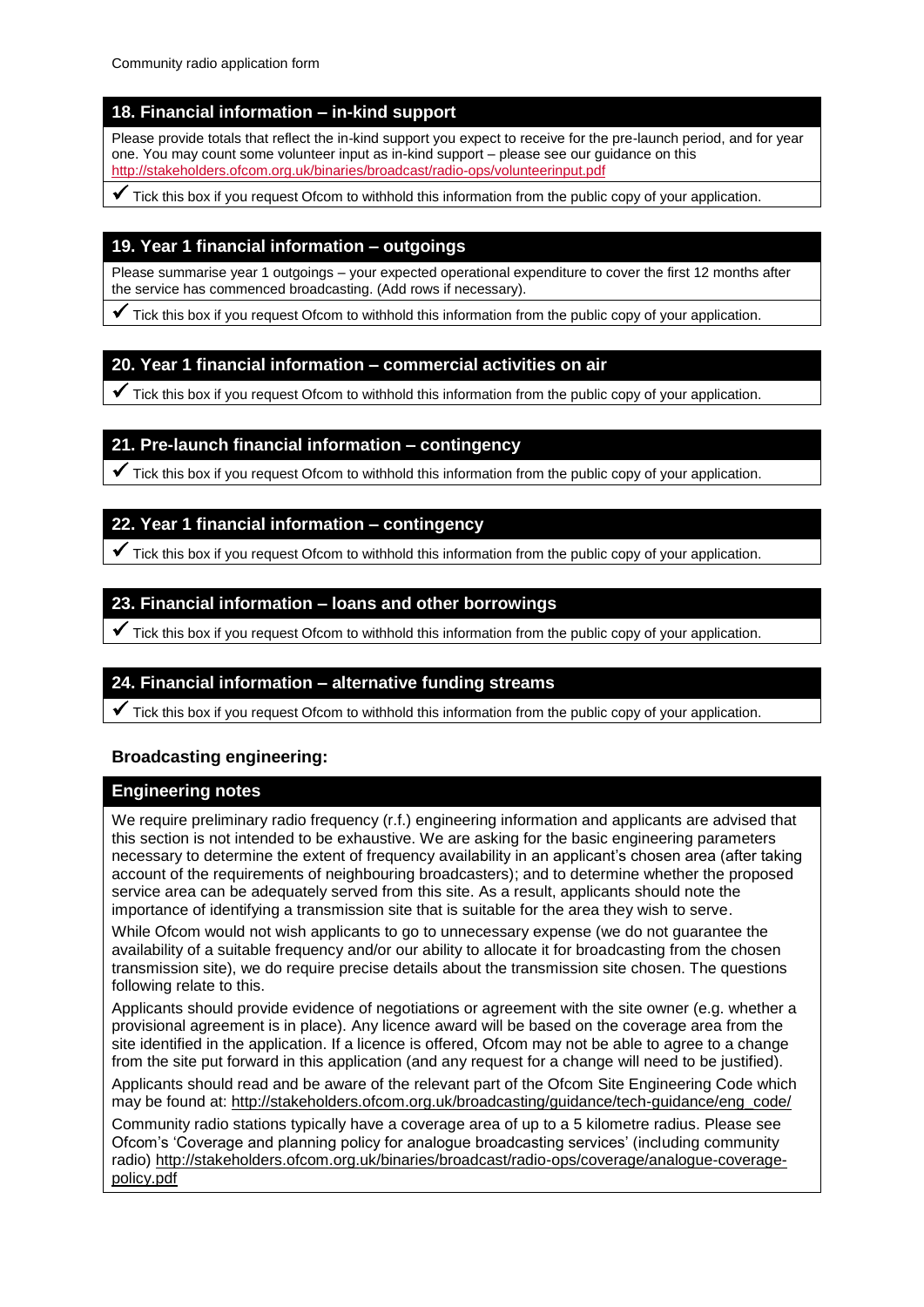## **25. Engineering information**

Note: there are fundamental differences between FM (VHF) and AM (MF) transmission systems. These include differences in mast and antenna size, transmitter site requirements, site location, installation cost, audio quality and night-time interference. Before completing this section, applicants may wish to take professional advice to ensure they understand these differences and their implications.

| Waveband:                          | Is the application for an FM licence?                                                                                                                                                                                                             | No.                       |
|------------------------------------|---------------------------------------------------------------------------------------------------------------------------------------------------------------------------------------------------------------------------------------------------|---------------------------|
|                                    | Is the application for an AM licence?                                                                                                                                                                                                             | Yes                       |
|                                    | Should a suitable FM frequency be unavailable, would a<br>frequency on AM be acceptable?                                                                                                                                                          |                           |
|                                    | If you have answered YES to this last question please<br>complete the questions below separately for both an FM<br>transmission site and an AM transmission site.                                                                                 | N/A                       |
|                                    | Do you understand the fundamental differences between<br>FM (VHF) and AM (MF) services and have you<br>incorporated these below and in, for example, your start-up<br>and other costs, detailed earlier?                                          | Yes                       |
| Transmission site<br>address:      | What is the postal address and post code:                                                                                                                                                                                                         | <b>IP14 6BZ</b>           |
| National Grid<br>Reference (NGR):  | The NGR is a reference code comprising two letters and<br>two groups of three numbers (e.g. SW 123 456). It is<br>available from Ordnance Survey. Further information can<br>be found at:<br>http://www.ordnancesurvey.co.uk/oswebsite/index.html | TM 144 607                |
| About the site's<br>dimensions:    | What is the height of the site, in metres, Above Ordnance<br>Datum (AOD)?                                                                                                                                                                         | 58m                       |
|                                    | In metres, what is the total height of the mast / building<br>Above Ground level (AGL)?                                                                                                                                                           | 33m                       |
|                                    | What is the height, in metres, of the transmitting antenna<br>AGL?                                                                                                                                                                                | 33m                       |
|                                    | Please supply photographs of the transmitter mast /<br>building and aerial location.                                                                                                                                                              | <b>O</b> Tick if enclosed |
| About the                          | Who owns the site and what are their full contact details?                                                                                                                                                                                        |                           |
| transmission site:                 | Is this site already used for broadcasting and if so by<br>whom?                                                                                                                                                                                  | No.                       |
| Transmission site<br>availability: | Delete as appropriate the yes/no answers which describe<br>your situation regarding proposed site (it may be that you<br>cannot answer all four questions):                                                                                       |                           |
|                                    | Site identified?                                                                                                                                                                                                                                  | Yes                       |
|                                    | Provisional agreement with site owner in place?                                                                                                                                                                                                   | Yes                       |
|                                    | Or under negotiation?                                                                                                                                                                                                                             | <b>No</b>                 |
|                                    | Applicant group owns site?                                                                                                                                                                                                                        | No                        |
|                                    | Other - please specify.                                                                                                                                                                                                                           |                           |
|                                    | (Note: we cannot consider an application if no site has been identified.)                                                                                                                                                                         |                           |

#### **How to contact you:**

| 26. Public contact details                                                                                                    | <b>Guidance Notes</b>                                                                                                                                                                                                                                          |
|-------------------------------------------------------------------------------------------------------------------------------|----------------------------------------------------------------------------------------------------------------------------------------------------------------------------------------------------------------------------------------------------------------|
| Provide the name of the person who will deal with<br>enquiries from the press and public and the contact<br>details for them. | Ofcom will publish community radio licence applications,<br>and from time to time statements which may include<br>public contact details, on its website. A point of contact<br>is required to deal with press and other enquiries from<br>interested parties. |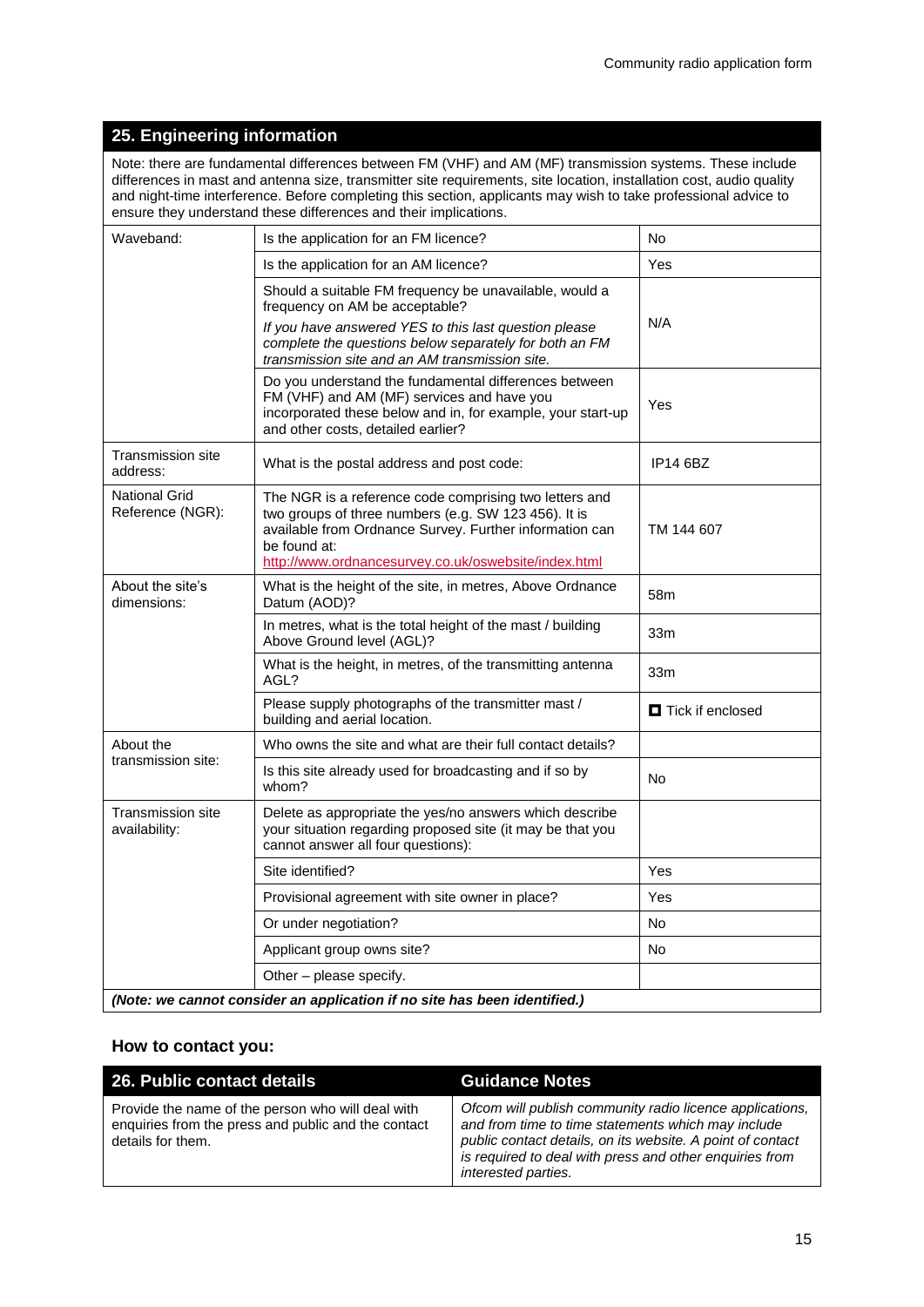| Name:         | Peter Moore                   |
|---------------|-------------------------------|
| <b>Phone:</b> | 020 8340 3831                 |
| Email:        | caroline_pirate@btconnect.com |
| Website:      | www.radiocaroline.co.uk       |

| 27. Contact details for Ofcom                      | <b>Guidance Notes</b>                                     |
|----------------------------------------------------|-----------------------------------------------------------|
| Provide the name of the person who will be Ofcom's | Ofcom will need to contact your group in relation to this |
| primary contact and their contact details:         | application.                                              |

*PLEASE ENSURE YOU ADVISE OFCOM OF ANY CHANGES TO YOUR CONTACT DETAILS*

## **Concluding declaration:**

#### **28. Declaration**

#### **APPLICANT'S, DIRECTORS' AND OWNERS' OTHER INTERESTS**

**1.** In relation to the applicant and any body's and/or individuals whose details are given in sections 11, 12 and 13 of this application, please state whether the applicant, any body or individual is (and if so identify that body or individual) involved in any of the activities set out in the table below, and the extent of the involvement or interest. For these purposes, the applicant includes associates of the applicant (i.e. directors and their associates and other group companies): (Note: if none of the following categories in this section apply, this must be clearly indicated by writing "none" in any appropriate box.)

| <b>Activity/involvement</b>                                                                                                                                                                                      |                                                                                                                                                                                           | By the applicant<br>and/or a shareholder<br>or member<br>(section 11 of this<br>application form) | By a director<br>(section 12 of this<br>application form) |
|------------------------------------------------------------------------------------------------------------------------------------------------------------------------------------------------------------------|-------------------------------------------------------------------------------------------------------------------------------------------------------------------------------------------|---------------------------------------------------------------------------------------------------|-----------------------------------------------------------|
| a)                                                                                                                                                                                                               | Local authorities                                                                                                                                                                         | None                                                                                              | None                                                      |
| b)                                                                                                                                                                                                               | Bodies whose objects are wholly or mainly of a<br>political nature, or which are affiliated to such a body                                                                                | None                                                                                              | None                                                      |
| $\mathsf{C}$                                                                                                                                                                                                     | Bodies whose objects are wholly or mainly of a<br>religious nature                                                                                                                        | None                                                                                              | None                                                      |
| d)                                                                                                                                                                                                               | An individual who is an officer of a body falling within<br>(c) above                                                                                                                     | <b>None</b>                                                                                       | None                                                      |
| e)                                                                                                                                                                                                               | A body corporate which is an associate (as defined in<br>paragraphs 1(1) and 1(1a) of Part I of Schedule 2 to<br>the Broadcasting Act 1990) or a body falling within (b)<br>or (c) above) | None                                                                                              | None                                                      |
| f                                                                                                                                                                                                                | An advertising agency or an associate of an<br>advertising agency                                                                                                                         | None                                                                                              | None                                                      |
| $\mathfrak{g}$                                                                                                                                                                                                   | Other broadcasting interests (including radio,<br>television, satellite and cable broadcasting and allied<br>activities).                                                                 | None                                                                                              | None                                                      |
| <b>Other interests</b>                                                                                                                                                                                           |                                                                                                                                                                                           |                                                                                                   |                                                           |
| 2.<br>Give details of any other interest or activity of the applicant which is or could be incompatible with the<br>requirements imposed by or under Schedule 2 to the Broadcasting Act 1990 (as modified by the |                                                                                                                                                                                           |                                                                                                   |                                                           |

# None

## **Other matters**

3. In pursuance of its duties under Section 86(4) of the Broadcasting Act 1990 (as amended), Ofcom requires that the applicant should notify Ofcom of any matters which might influence Ofcom's judgement as to whether:

requirements. (You may need to seek advice about these matters)

Community Radio Order 2004) and Articles 6 and 7 of the Community Radio Order 2004. Please also give details of any other participant in the applicant whose interest is or could be incompatible with those

(i) the applicant;

- (ii) any director of the applicant;
- (iii) any individual, or any director of a company, who will have an interest of 5 per cent or more in the